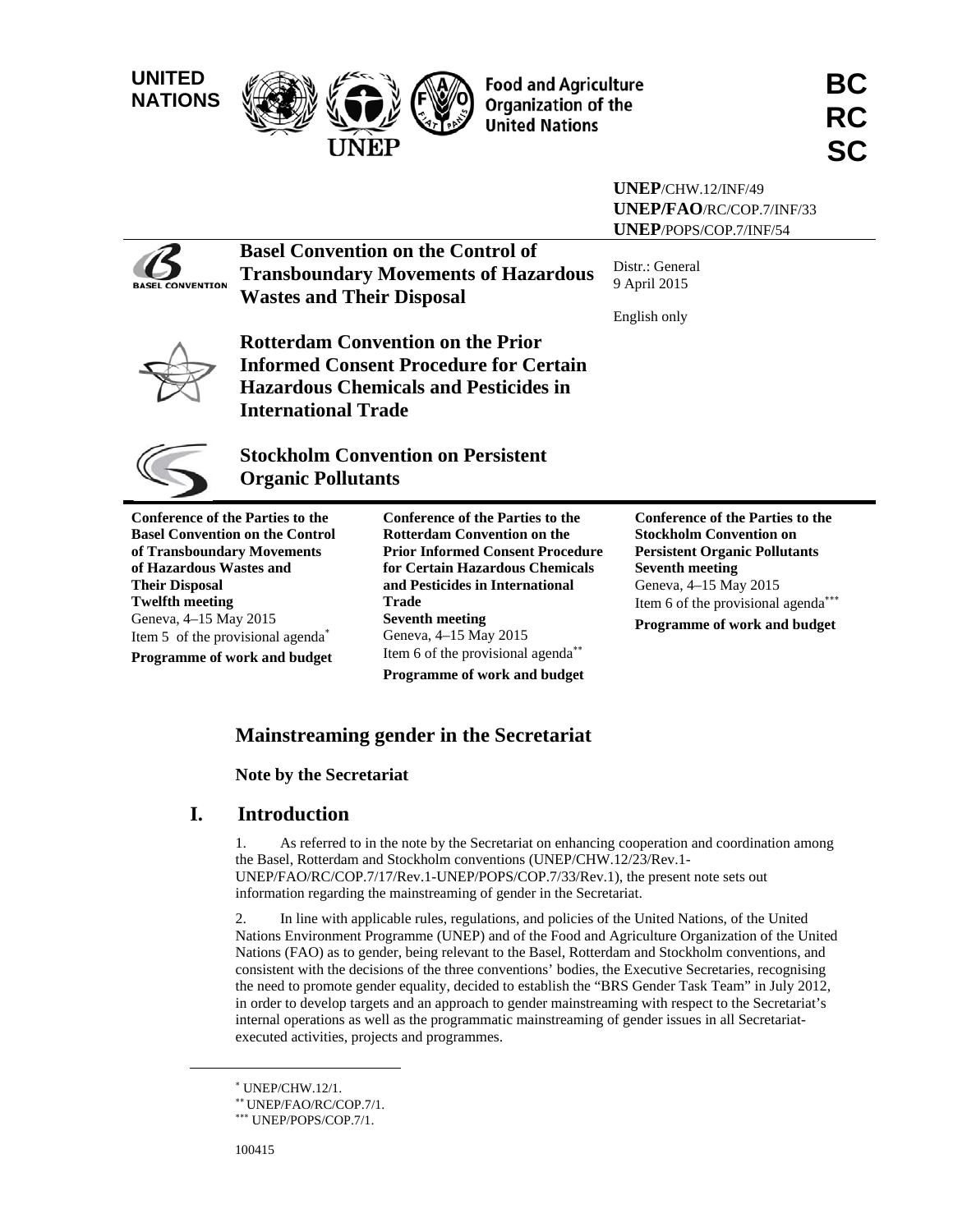3. The existing and planned gender-related activities of the Secretariat are described in paragraphs 4 to 17 below. The present note, including its annexes, has not been formally edited.

## **II. Implementation**

4. In December 2013, the task team developed the "Gender Action Plan of the Secretariat of the Basel, Rotterdam and Stockholm Conventions (BRS-GAP)", as set out in annex I to the present note. The BRS-GAP includes a list of expected short, medium and long-term goals, such as baseline development, trainings and tools for gender related issues in projects and programmes as well as monitoring and reporting plans, and aims to ensure that principles of gender equality are firmly embedded in activities undertaken by the BRS Secretariat.

5. The task team has established two sub-groups to facilitate the implementation of the BRS-GAP, one group focusing on gender mainstreaming within the Secretariat, the other on programmatic mainstreaming of gender issues in secretariat training activities, projects and programmes.

## **A. Gender mainstreaming within the Secretariat**

6. Gender statistics are compiled on an annual basis. The goal is to achieve 50 per cent gender balance at all levels.

7. Staffing tables are scrutinized from a gender perspective. During all recruitment processes, at least one out of three panel members is a woman. The gender ratio among Secretariat staff as at December 2014 was as follows:

- (a) Total staff 58 per cent female and 42 per cent male;
- (b) P-staff 55 per cent female and 45 per cent male;
- (c) G-staff 61 per cent female and 39 per cent male.

8. The detailed staffing report as at 31 December 2014 has been posted on the synergy website as part of the quarterly management reports.<sup>1</sup>

9. Adequate backup arrangements are put in place when a staff member takes parental leave or part-time work. Staff members can chose flexible working hours including staggered work arrangements and the possibility of a compressed work schedule.

## **B. Programmatic mainstreaming of gender issues in secretariat training activities, projects and programmes**

10. The Secretariat keeps track of gender distribution of participants in all training activities organized by the Secretariat. The percentage of women and men attending webinars and training activities under the three conventions, as described in annex II to the present note, are considered, among others, as indicators for monitoring the achievement of gender balance in secretariat activities.

11. Standard operating procedures and gender mainstreaming materials for activities, projects and programmes are available in draft form to guide the Secretariat's actions towards gender equality. This includes training for staff on gender issues related to work plan implementation as well as planning and organizing workshops, projects and programmes.

12. Representatives of the Secretariat are members of the UNEP Gender Team and FAO Gender focal points, and cooperate with the UNEP Gender and Social Safeguard Unit in the development of the UNEP report on the UN System-wide Action Plan as well as the development of chemicals and waste conventions relevant aspects in UNEP gender trainings.

13. The Secretariat is involved in the development of the first Global Gender and Environment Outlook (GGEO) under the leadership of UNEP's Office of Operations/Gender and Social Safeguard Unit, and UNEP Division of Early Warning and Assessment. The Secretariat participated in GGEO expert meetings in February and November 2014.

14. The Secretariat has also participated in the development of the Global Environment Facility (GEF) Gender Equality Action Plan, which was adopted at the  $47<sup>th</sup>$  GEF Council Meeting, held from 28 to 30 October 2014 in Washington, D.C.

 <sup>1</sup> http://synergies.pops.int/tabid/3717/Default.aspx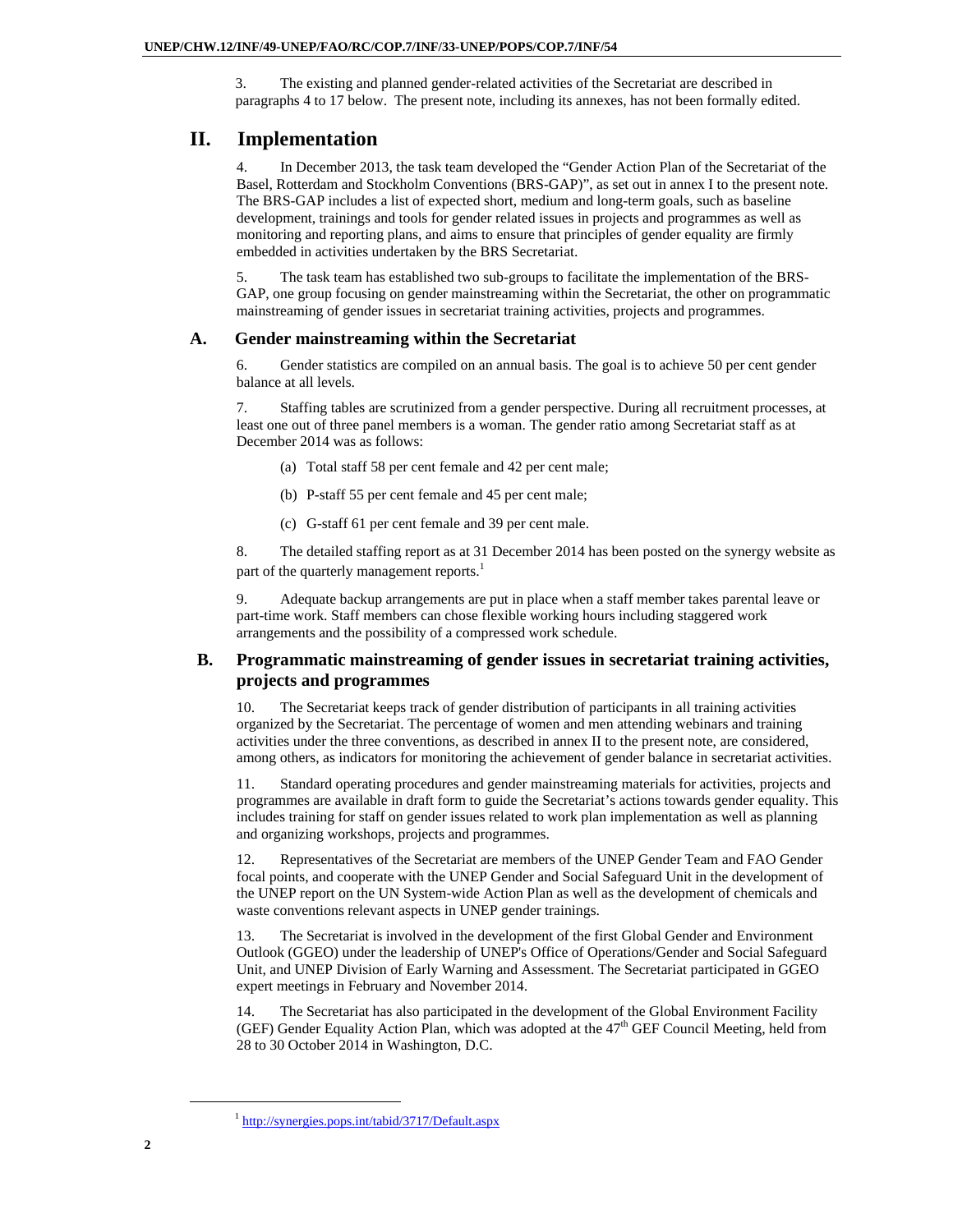15. The Secretariat launched a pilot activity at the field level in six countries with economies in transition to identify vulnerable groups in national pesticides' use patterns. Among the groups, a specific attention is given to women and women farmers in order to understand the problems and to elaborate, with policy and decision-makers, risk reduction strategies for vulnerable groups and for women. Raw data among farmers have been collected through the use of a gender specific and vulnerable groups' specific questionnaire and by the end of June 2015, initial results will be available to be analysed.

16. In order to mainstream gender, the Secretariat has also taking into consideration the approaches followed under other multilateral environmental agreements.

17. The following documents containing approaches related to gender mainstreaming within other multilateral environmental agreements and related entities have been made available on the conventions' synergy website, as part of the management section on gender, for reference:<sup>2</sup>

- (a) The GEF Gender Equality Action Plan;
- (b) The Convention on Biological Diversity and gender:
	- (i) Decisions by the Conference of the Parties adopted at its ninth and tenth meetings;
	- (ii) Gender Plan of Action (2008);
- (c) The United Nations Framework Convention on Climate Change and gender:
	- (i) Decision by the Conference of the Parties adopted at its eighteenth meeting (No23/CP.18);
	- (ii) "Options and ways to advance the gender balance goal Submissions from Parties and observer organizations" (Conference of the Parties, nineteenth session, 2013);
	- (iii) Working document on Global Gender and Climate Alliance (GGCA) member and partner activities, twentieth session of the Conference of the Parties, December 2014;

(d) The Montreal Protocol and gender: Decision of the Conference of the Parties No XXIV/8, selected paragraphs;

(e) "Introduction to the Proposal of the Open Ended Working Group for Sustainable Development Goals": selected paragraphs related to gender issues;

(f) "FAO Policy on Gender Equality, Attaining Food Security Goals in Agriculture and Rural Development."

## **III. Conclusion**

18. The need is recognized for women and men, from developing and developed country parties, to be represented equally in all aspects of the processes pertaining to bodies established under the Basel, Rotterdam and Stockholm conventions, in order to inform and decide on gender-responsive hazardous chemicals and wastes policies.

19. Recent efforts made by the Secretariat, with respect to the Secretariat's internal operations as well as towards the programmatic mainstreaming of gender issues in Secretariat-executed activities, projects and programmes, including the BRS-GAP, aim to contribute towards improving the sound management of hazardous chemicals and wastes and the advancing of gender equality in international and environmental policy, in line with the United Nations, FAO and UNEP relevant bodies, applicable rules, regulations and policies, consistent with the decisions of the Basel, Rotterdam and Stockholm conventions' respective bodies.

20. Notwithstanding the efforts made by parties and by the Secretariat to promote gender equality, efforts are still needed so that women and men, from developing and developed country parties, may be equally involved in the implementation of the Basel, Rotterdam and Stockholm conventions and represented in these conventions bodies and processes.

 <sup>2</sup> http://synergies.pops.int/tabid/4462/Default.aspx.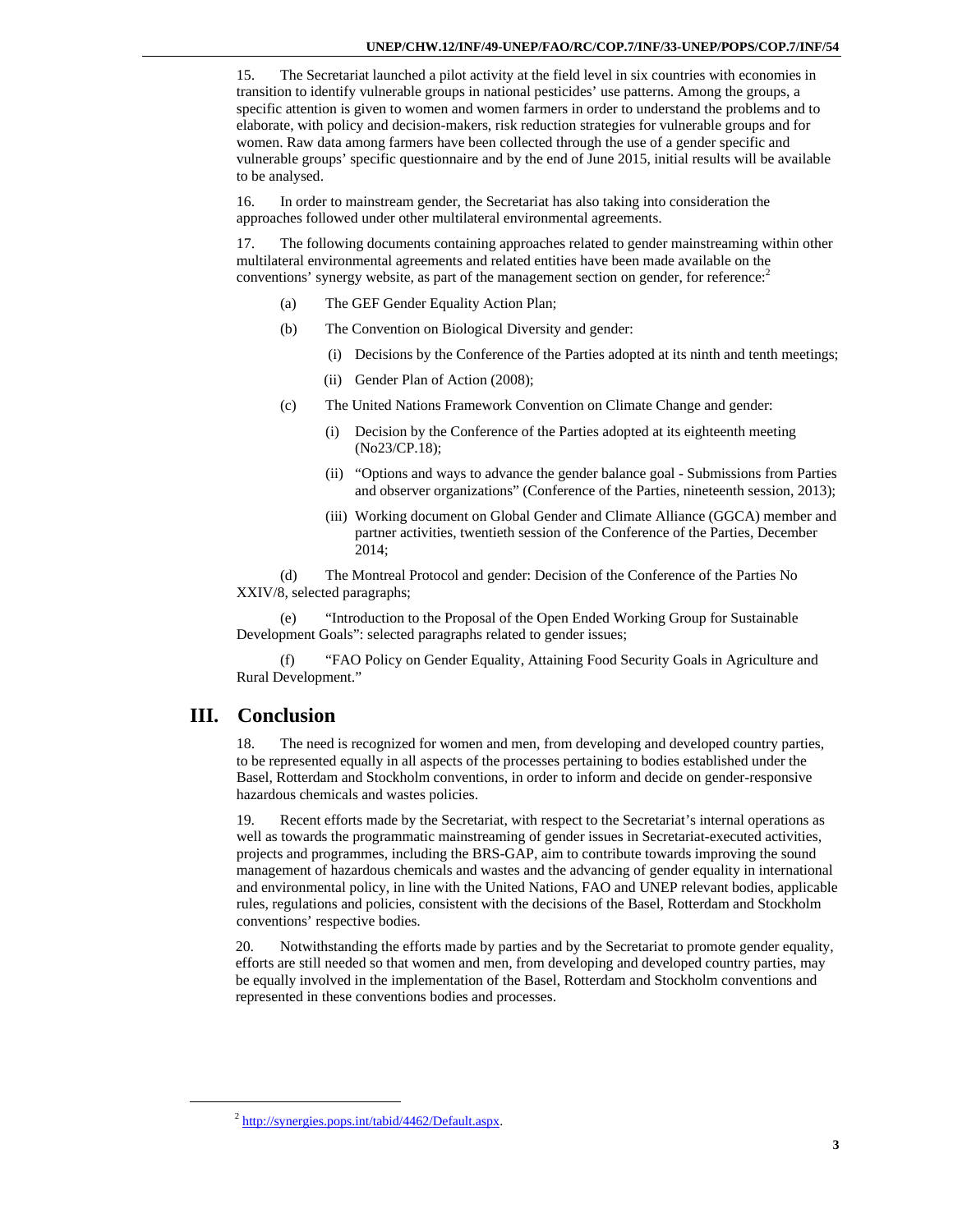## **Annex I**

## **Gender Action Plan of the Secretariat of the Basel, Rotterdam and Stockholm conventions (BRS-GAP) for 2014-2015**

## **Final Draft**

#### **2 December 2013**

### **1. Introduction**

Mainstreaming from a gender perspective is the process of assessing the implications for women and men of any planned action, such as the introduction of legal and policy measures or programmes, to promote gender equality at work, including in our delivered activities, and to promote gender-neutral procedures and approaches. "Gender mainstreaming" has been defined by the United Nations Economic and Social Council as 'a strategy for making women's as well as men's concerns and experiences an integral dimension of the design, implementation, monitoring and evaluation of the policies and programmes in all political, economic and societal spheres so that women and men benefit equally and inequality is not perpetuated'.<sup>1</sup>

#### **2. Mandate**

The Basel, Rotterdam and Stockholm conventions, and pertinent decisions of the respective Conventions' bodies, make reference to gender issues at various points. Gender is relevant in the composition of subsidiary bodies, such as in the appointment of experts to subsidiary bodies of the Rotterdam and Stockholm Conventions.<sup>2</sup> Gender issues related to implementation of the conventions have also been discussed and taken into account by the Conferences of the Parties, particularly the impact of poor management of hazardous chemicals and wastes on vulnerable groups such as women and young children<sup>3</sup>. This is reflected in meeting reports<sup>4</sup>, as well as in certain guidance documents<sup>5</sup>, declarations and statements issued by the Parties<sup>6</sup>.

http://www.pic.int/Implementation/SeverelyHazardousPesticideFormulations/SHPFKit/Developingapesticideincide ntreportingsystem/tabid/3123/language/en-US/Default.aspx. 6

<sup>1</sup> <sup>1</sup> "**Equality between women and men (gender equality)** refers to the equal rights, responsibilities and opportunities of women and men and girls and boys. Equality does not mean that women and men will become the same but that women's and men's rights, responsibilities and opportunities will not depend on whether they are born male or female. Gender equality implies that the interests, needs and priorities of both women and men are taken into consideration, recognizing the diversity of different groups of women and men. Gender equality is not a women's issue but should concern and fully engage men as well as women. Equality between women and men is seen both as a human rights issue and as a precondition for, and indicator of, sustainable people-centered development." (source: www.un.org/womenwatch/osagi/conceptsandefinitions.htm). 2

<sup>&</sup>lt;sup>2</sup> Article 18, paragraph 6(a), Rotterdam Convention; Article 19 paragraph 6(a) of the Stockholm Convention as elaborated within Annex to the decision SC-1/72.

<sup>&</sup>lt;sup>3</sup> For example, monitoring activities under the Stockholm Convention Global Monitoring Plan included bio monitoring of human milk for persistent organic pollutants:

<sup>(</sup>http://chm.pops.int/Implementation/GlobalMonitoringPlan/MonitoringActivities/tabid/181/Default.aspx); Paragraph 4 of the Bali Declaration on Waste Management for Human Health and Livelihood "We are convinced that full and effective action to implement the Basel Convention will contribute to the achievement of sustainable development, notably internationally agreed development goals, including those contained in the United Nations Millennium Declaration, through waste prevention and minimization, the control of transboundary movements of hazardous wastes and safe and environmentally sound management of waste. In this way, progress can be made in the area of poverty eradication, health, education, gender equality, environmental sustainability and the global partnership for development" http://www.basel.int/Portals/4/Basel%20Convention/docs/meetings/cop/cop9/balideclaration/BaliDeclaration.pdf.

<sup>4</sup> Para. 7, document UNEP/CHW.10/28.

<sup>&</sup>lt;sup>5</sup> "The objective of developing an incident reporting system is to identify incidents of acute human health effects related to pesticide exposure. The system may be designed to identify high risk groups or to better understand the risks for vulnerable groups, e.g. children, pregnant women, landless agricultural workers. " Developing a pesticide incident reporting system, SHPF Kit: Guidance on monitoring and reporting pesticide poisoning incidents related to severely hazardous pesticide formulations:

For example, Bali Declaration on Waste Management and Human Health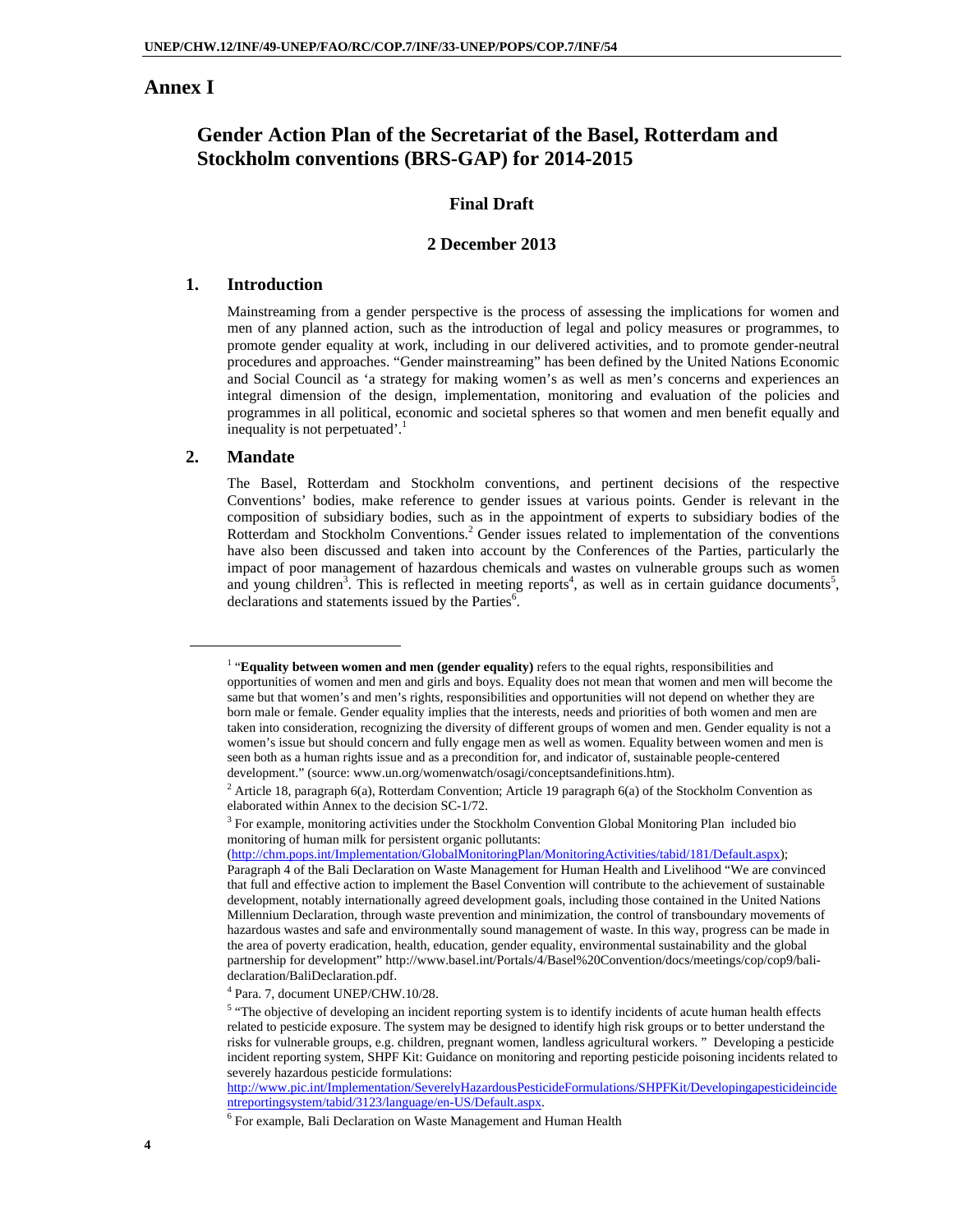Recognising the need to promote gender equality both within the Secretariat and externally, in line with applicable United Nations and UNEP rules, regulations, and policies as to gender, in July 2012 the Executive Secretary established the BRS Gender Task Team to develop targets and an approach to gender mainstreaming within the BRS Secretariat. The BRS Gender Task Team was also to liaise with the UNEP Gender Task Team established in July 2012 by the Executive Director of UNEP to deal with a range of policy issues and recommend strategic direction for the UNEP Gender Programme.

The importance of gender mainstreaming in the activities and structure of the Secretariat as part of achieving the objective of its long-term sustainability was also included in the Executive Secretary's proposal for the modification of the organization of the Basel Convention Secretariat, the Stockholm Convention Secretariat and the United Nations Environment Programme part of the Rotterdam Convention Secretariat**<sup>7</sup>** . The Conferences of the Parties, in their resulting omnibus decisions on enhancing cooperation and coordination among the Basel, Rotterdam and Stockholm conventions, took note of the Executive Secretary's intention to include a report on the gender balance of the Secretariat and actions to improve it at all levels. These decisions requested the Executive Secretary to ensure that the reports listed in paragraphs 31 - 32 of those decisions are linked to biennial and annual work plans**<sup>8</sup>** .

The BRS Gender Task Team was subsequently tasked with developing the BRS Gender Action Plan (BRS-GAP), including a vision, a list of expected short, medium and long-term goals, and monitoring and reporting plans. This was to be a basis for ensuring the accountability of the Executive Secretary in implementing gender equality with respect to the Secretariat's internal operations as well as the programmatic mainstreaming of gender issues in all secretariat-executed activities, projects and programmes. A Drafting Group was established in April 2013 to develop the BRS-GAP.

## **3. Current state of affairs**

Some statistical data was previously collected and presented at the ordinary and extraordinary meetings of the Conferences of the Parties to the Basel, Rotterdam and Stockholm conventions in the Executive Secretary's proposal for the organization of the Secretariats of the three conventions<sup>9</sup> and in a document on mainstreaming gender in the Secretariat<sup>10</sup>. The existing data mainly address human resource-related gender issues, such as the gender distribution of staff and of participants in training activities organized by the Secretariats. Although this provided valuable statistical data, more comprehensive data needs to be collected in relation to this and other gender issues to establish a broader baseline from which to measure progress in the implementation of the BRS-GAP and draw meaningful conclusions on gender equality within the Secretariat and in the activities undertaken. This applies to statistics related to consultants' rosters, participation in meetings, focal points and official contact points, etc. Furthermore, the data collected should be both quantitative and qualitative in nature. Although assessing qualitative characteristics and impacts of gender-related activities and operations of the Secretariat is challenging, a broader baseline nonetheless needs to strive to include both quantitative and qualitative aspects of gender issues.

### **4. Vision**

*Gender equality is an integral part of the implementation of the Basel, Rotterdam and Stockholm conventions, including the secretariat activities* 

BRS-GAP provides the blueprint for actions to promote gender equality within the Secretariat and gender mainstreaming in its programme of work and activities, including those undertaken in partnership with other stakeholders. The ultimate goal is to incorporate gender equality into achieving

 <sup>(</sup>http://www.basel.int/Portals/4/Basel%20Convention/docs/meetings/cop/cop9/bali-

declaration/BaliDeclaration.pdf).

Ministerial statement on partnerships for meeting the global waste challenge (Annex V, document UNEP/CHW.7/33;

http://www.basel.int/Portals/4/Basel%20Convention/docs/meetings/cop/cop7/cop7\_ministerial\_dec.pdf).

Document UNEP/FAO/CHW/RC/POPS/EXCOPS.2/2/Add.2.

<sup>&</sup>lt;sup>8</sup> Document UNEP/FAO/CHW/RC/POPS/EXCOPS.2/4, Annex I, Section VI: Transparency and Accountability.<br><sup>9</sup> Desiment UNEP/FAO/CUW/PC/POPS/EXCOPS 2/INE/7

<sup>&</sup>lt;sup>9</sup> Document UNEP/FAO/CHW/RC/POPS/EXCOPS.2/INF/7.<br><sup>10</sup> Document UNEP/FAO/CHW/RC/POPS/EXCOPS.2/INF/25.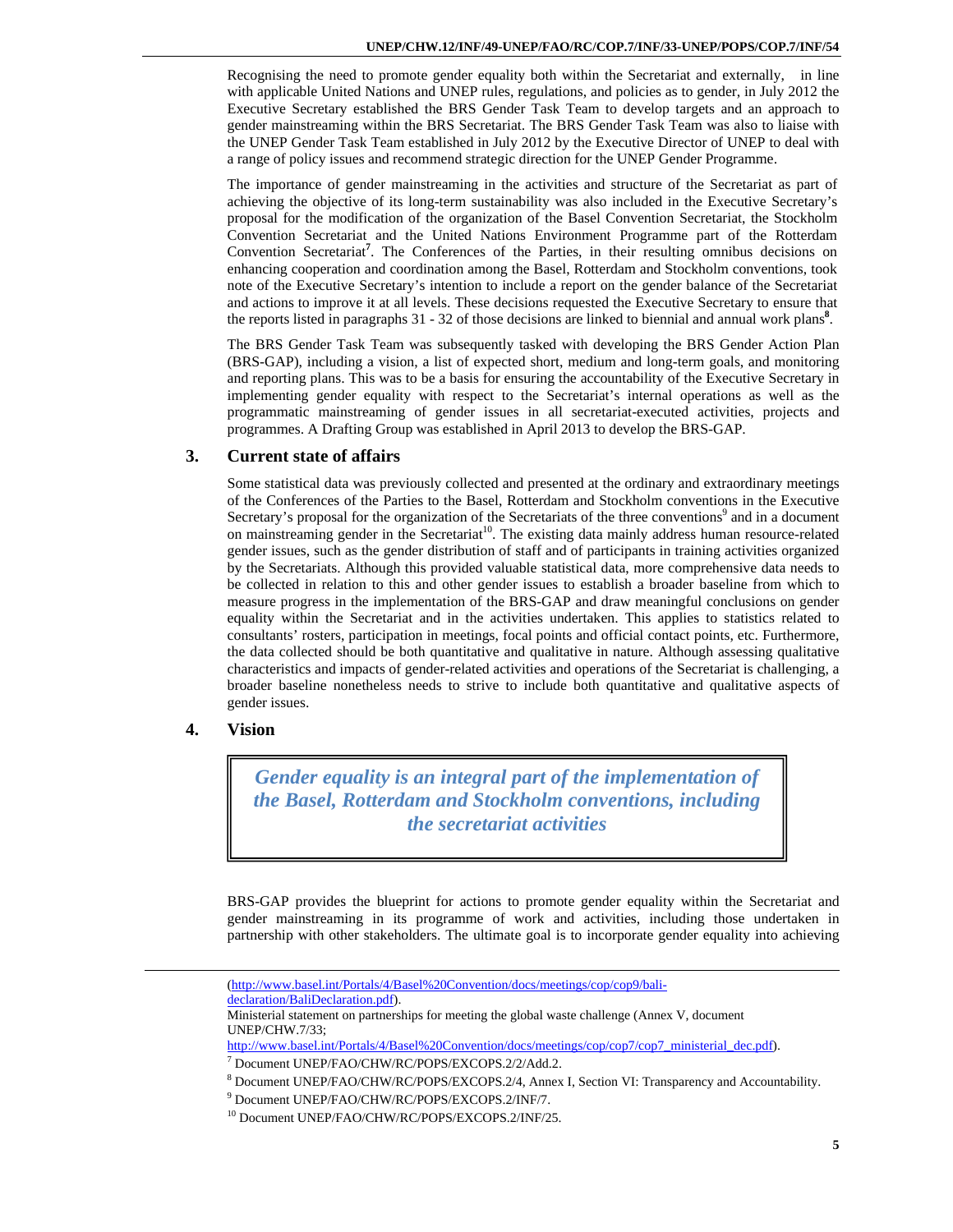the common objective of the conventions, namely protecting human health and the environment. It is also hoped that the BRS-GAP would lead to a greater recognition of the links between gender, poverty and hazardous chemicals and wastes.

#### **5. Objectives**

The BRS-GAP's vision aims to ensure that principles of gender equality are firmly embedded in activities undertaken by the BRS Secretariat. Achieving the vision of the BRS-GAP means pursuing the following actions:

- Developing an understanding amongst and support from BRS staff on the issue of gender equality, particularly in the context of BRS operations and activities;
- Developing a baseline on gender-related issues and measuring progress in achieving GAP objectives and implementing activities;
- Ensuring that the Secretariat's programmes and projects are planned and implemented from the gender equality perspective;
- Promoting the consideration of gender issues in hazardous chemicals and wastes management at the national and regional levels; and
- Supporting staff in achieving a sustainable work-life balance.

### **6. Proposed actions**

The proposed actions aim to establish a framework on gender mainstreaming enabling the Secretariat to assess whether its activities impact men and women differently and if so, to suggest actions as to how to rectify this situation.

The plan identifies actions to be implemented in the short to medium-term (2014-2015) and ensures that these actions have a catalysing effect which compounds the impacts to be achieved in the long term. It is expected that the actions will contribute to the achievement of the long-term objectives and vision of the BRS-GAP.

It is suggested that the present document is reviewed and updated in 2015 to review the objectives, assess any achievements and to propose new actions as appropriate.

The actions proposed in the BRS-GAP are broken down into the following categories (for details see table below):

#### **I. BRS gender mainstreaming activities within the Secretariat**

- A. Baseline of gender-related issues within the Secretariat
- B. Communication of BRS-GAP and other gender-related information to BRS staff, Parties and partners
- C. Training and skill development on gender-related issues
- D. Gender equality in human resources management
- E. Secretariat staffing
- F. Promotion of gender equality through the Standard Operating Procedures (SOPs)
- G. Monitoring and reporting on mainstreaming activities within the Secretariat

#### **II. Implementing gender mainstreaming activities with partners**

- A. Baseline of gender related issues in projects and programmes
- B. Gender components in the Secretariats' projects and programmes
- C. Awareness-raising and outreach
- D. Capacity-building through pilot projects
- E. Conferences of the Parties and meetings of subsidiary bodies
- F. Cooperation with other partners on gender related activities
- G. Monitoring and reporting on projects and programmes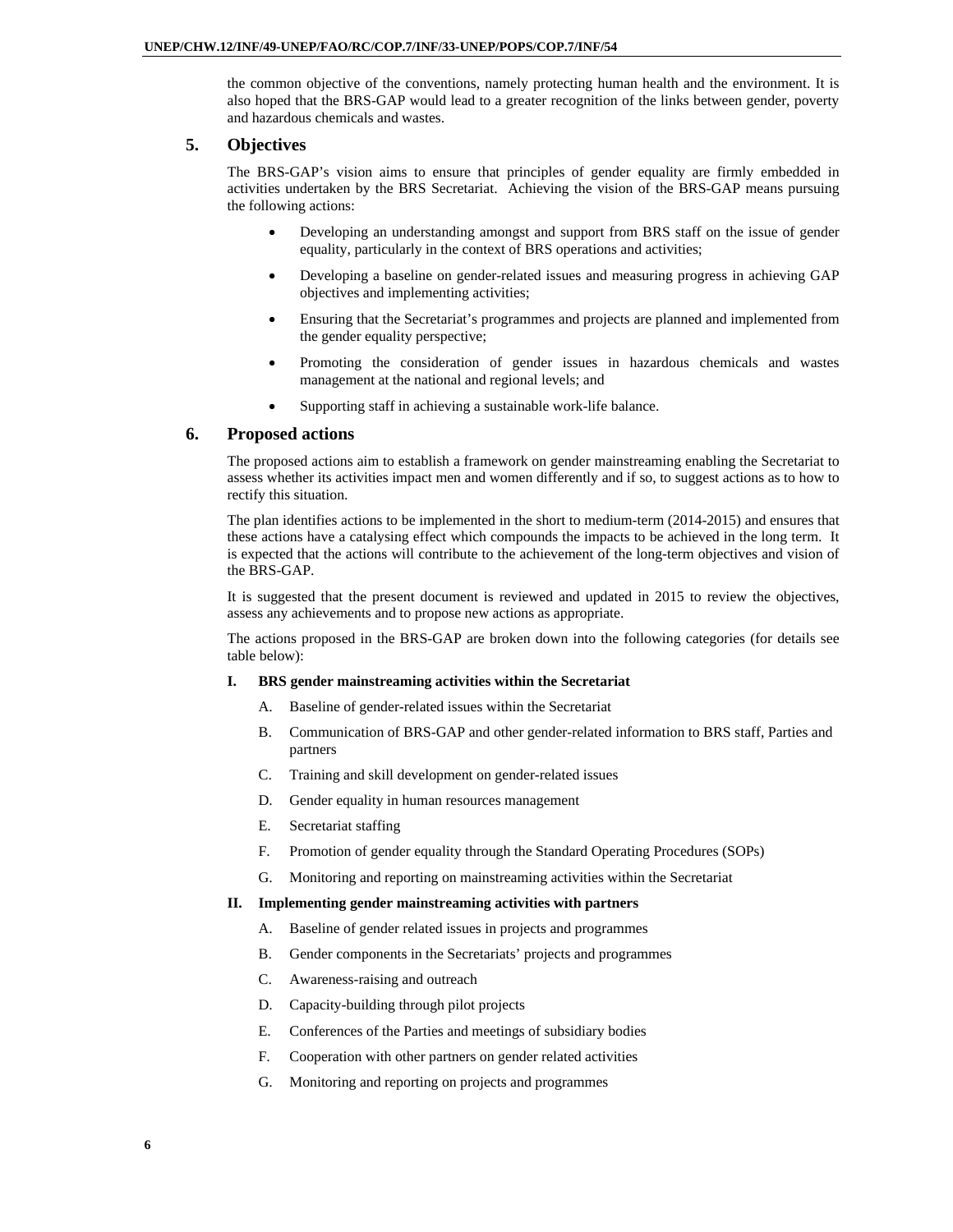## **Table: Proposed actions<sup>1</sup>**

|                   | <b>Intervention logic</b>                                                                      | Objectively verifiable<br>indicators of achievement                                                                                                  | <b>Means</b> of<br>verification   | Short/<br>Medium / | <b>Assumptions</b>                                             | <b>Responsibilities Funding</b>                                     |                                              | <b>Priority</b> | <b>Comments</b> |
|-------------------|------------------------------------------------------------------------------------------------|------------------------------------------------------------------------------------------------------------------------------------------------------|-----------------------------------|--------------------|----------------------------------------------------------------|---------------------------------------------------------------------|----------------------------------------------|-----------------|-----------------|
|                   |                                                                                                |                                                                                                                                                      |                                   | Long-<br>term      |                                                                |                                                                     |                                              |                 |                 |
| L.                |                                                                                                | BRS gender mainstreaming activities within the Secretariat                                                                                           |                                   |                    |                                                                |                                                                     |                                              |                 |                 |
| I.                |                                                                                                | <b>Baseline of gender-related issues within the Secretariat</b>                                                                                      |                                   |                    |                                                                |                                                                     |                                              |                 |                 |
| Objective         |                                                                                                | Establish a Secretariat internal baseline on gender issues using both qualitative and quantitative indicators                                        |                                   |                    |                                                                |                                                                     |                                              |                 |                 |
| <b>Activities</b> | 1. Identify the<br>indicators (key<br>issues) to be<br>included in the<br>baseline             | Keys issues that assist in<br>understanding the status quo<br>regarding the gender issues<br>identified                                              | Indicators are<br>available       | Short-term         | Information is<br>available on<br>the indicators<br>identified | Gender task force,<br>in cooperation<br>with ASB                    | Cost-<br>neutral<br>(staff<br>costs<br>only) | Priority 1      |                 |
|                   | 2.<br>Compile the<br>Secretariat internal<br>baseline<br>information and<br>develop the report | Statistics are compiled about<br>the status quo on key issues<br>such as:<br>gender equality in the<br>demographics of the<br>Secretariat;<br>other. | Baseline report to be<br>produced | Short-term         | Information is<br>available on<br>the indicators<br>identified | Gender task force<br>(TBC) to<br>coordinate with<br>inputs from ASB | Cost-<br>neutral<br>(staff<br>costs<br>only) | Priority 1      |                 |
| <b>B.</b>         |                                                                                                | Communication of BRS-GAP and other gender-related information to BRS staff, Parties and partners                                                     |                                   |                    |                                                                |                                                                     |                                              |                 |                 |
| Objective         |                                                                                                | Ensure that BRS staff, Parties and partners are aware of the BRS-GAP and other relevant gender-related information                                   |                                   |                    |                                                                |                                                                     |                                              |                 |                 |
| <b>Activities</b> | 3. Organize a session<br>to present the BRS-<br>GAP to BRS staff                               | A session is organized<br>Discussion amongst staff<br>members took place,<br>including questions and<br>answers                                      | Information session               | Short-term         |                                                                | <b>BRS-GAP</b><br>Drafting Group /<br>EO.                           | Cost-<br>neutral<br>(staff<br>costs<br>only) | Done            |                 |
|                   | Establish a<br>dedicated gender-<br>related section on<br>the BRS website                      | Webpage prepared and<br>regularly updated                                                                                                            | Website                           | Short-term         |                                                                | <b>Gender Task</b><br>Force / ASB                                   | Cost-<br>neutral<br>(staff<br>costs<br>only) | Done            |                 |
|                   | Upload the final<br>draft BRS-GAP on<br>the BRS website                                        | Information is available online                                                                                                                      | Website                           | Short-term         |                                                                | <b>ASB</b>                                                          | Cost-<br>neutral<br>(staff<br>costs          | Done            |                 |

 $1$  Numbering of activities in the table was revised on 25 March 2014.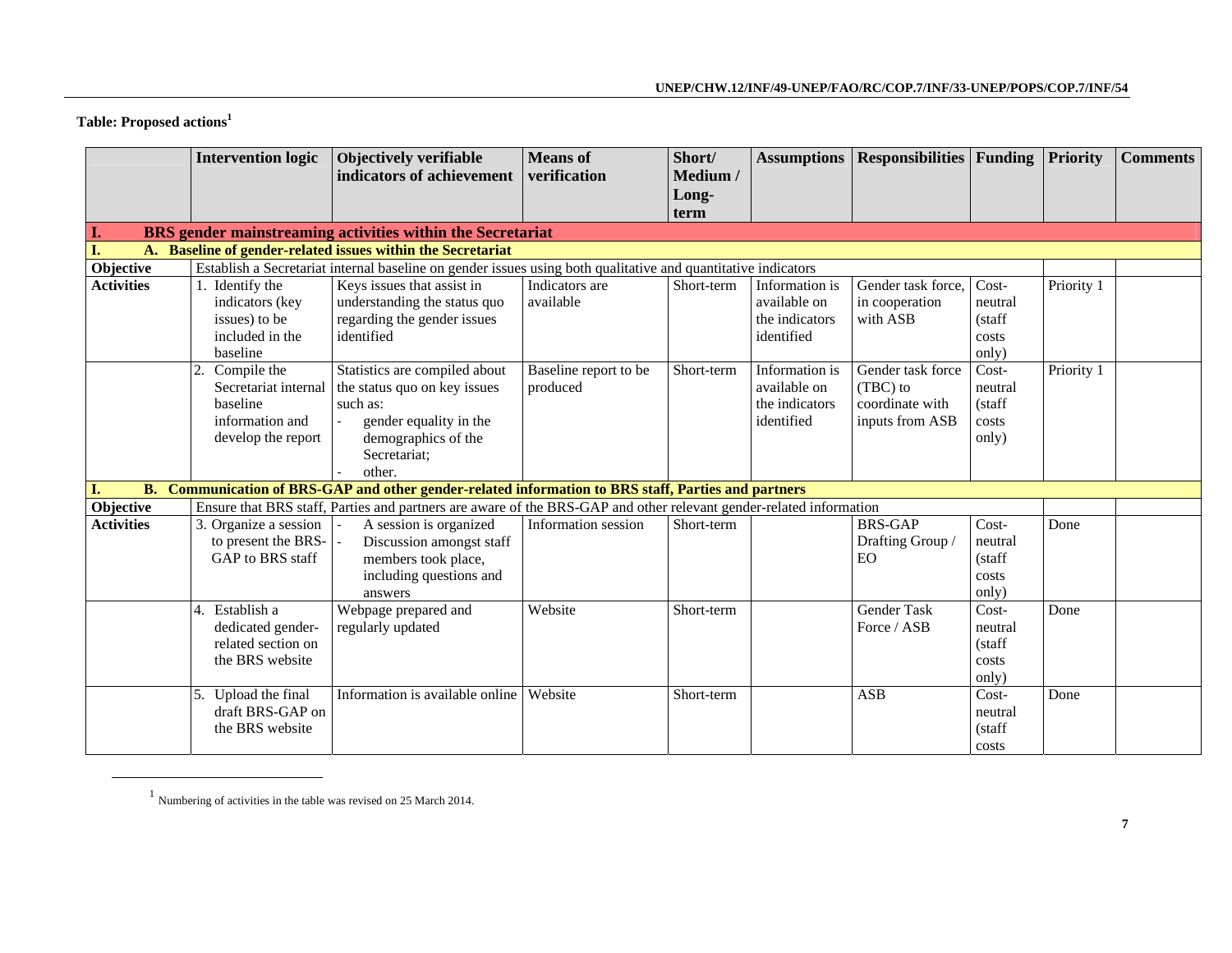|                   | <b>Intervention logic</b>                                                                                                                                                                                                                                                         | Objectively verifiable<br>indicators of achievement                                                                                           | <b>Means</b> of<br>verification                                               | Short/<br>Medium /<br>Long-<br>term | <b>Assumptions</b>                                                                                      | <b>Responsibilities Funding</b>                                           |                                                                             | <b>Priority</b> | <b>Comments</b> |
|-------------------|-----------------------------------------------------------------------------------------------------------------------------------------------------------------------------------------------------------------------------------------------------------------------------------|-----------------------------------------------------------------------------------------------------------------------------------------------|-------------------------------------------------------------------------------|-------------------------------------|---------------------------------------------------------------------------------------------------------|---------------------------------------------------------------------------|-----------------------------------------------------------------------------|-----------------|-----------------|
|                   |                                                                                                                                                                                                                                                                                   |                                                                                                                                               |                                                                               |                                     |                                                                                                         |                                                                           | only)                                                                       |                 |                 |
|                   | 6. Compile a library<br>or databank of<br>information on the<br>impacts of poor<br>chemicals and<br>waste management<br>on women                                                                                                                                                  | Library/Database prepared<br>and made available to<br>Secretariat and possibly online                                                         | Secretariat records                                                           | Medium-<br>term                     | There is a<br>responsible<br>person to<br>compile and<br>update the<br>database                         | <b>Gender Task</b><br>Force (for<br>content)<br>ASB (technical<br>issues) | Staff costs<br>if done in-<br>house,<br>Could be<br>a task for<br>an intern | Priority 2      |                 |
| Ι.                |                                                                                                                                                                                                                                                                                   | C. Training and skill development on gender-related issues                                                                                    |                                                                               |                                     |                                                                                                         |                                                                           |                                                                             |                 |                 |
| Objective         | and activities                                                                                                                                                                                                                                                                    | Develop an understanding amongst and support from BRS staff on the issue of gender equality, particularly in the context of BRS operations    |                                                                               |                                     |                                                                                                         |                                                                           |                                                                             |                 |                 |
| <b>Activities</b> | 7. Organize a<br>training session<br>for BRS staff on<br>gender equality                                                                                                                                                                                                          | BRS staff are aware of the<br>importance of gender equality<br>in its work and actions that<br>need to be taken to promote<br>gender equality | Secretariat records -<br>number of staff trained                              | Short to<br>medium<br>term          | This could be<br>integrated in<br>other training<br>e.g. the matrix<br>training for<br><b>BRS</b> staff | EO/ABS (HR) in<br>cooperation with<br>Gender Task<br>Force                | Cost-<br>neutral, if<br>integrated<br>into other<br>training<br>sessions    | Priority 3      |                 |
| Objective         |                                                                                                                                                                                                                                                                                   | Provide staff with the skills, tools and equal opportunity to apply for senior management roles                                               |                                                                               |                                     |                                                                                                         |                                                                           |                                                                             |                 |                 |
| <b>Activities</b> | 8. Create a mentoring<br>programme for<br>staff in the context<br>of gender equality<br>(e.g. job)<br>shadowing for a<br>day, mentoring of<br>lower grade staff<br>by upper grade<br>staff,<br>assignment/trainin<br>g of staff at entry<br>level to take on<br>managerial tasks, | Mentoring programme is<br>established and made<br>accessible to all staff                                                                     | Secretariat records -<br>number of staff<br>engaged in mentoring<br>programme | Short to<br>medium<br>term          | EO has<br>initiated the<br>expression of<br>interest among<br><b>UNEP</b> offices<br>in MIE             | EO / ASB (HR)                                                             | Cost-<br>neutral<br>(staff<br>costs<br>only)                                | Priority 4      |                 |
|                   | $etc.$ )                                                                                                                                                                                                                                                                          |                                                                                                                                               |                                                                               |                                     |                                                                                                         |                                                                           |                                                                             |                 |                 |
|                   | Organize and<br>provide<br>opportunities for                                                                                                                                                                                                                                      | P2-P5 staff can access and<br>attend management training<br>courses (other than those                                                         | Statistics on staff<br>training                                               | Medium-<br>term                     | Should be<br>implemented<br>in line with the                                                            | <b>ASB</b>                                                                | Costs for<br>training<br>depending                                          | Priority 3      |                 |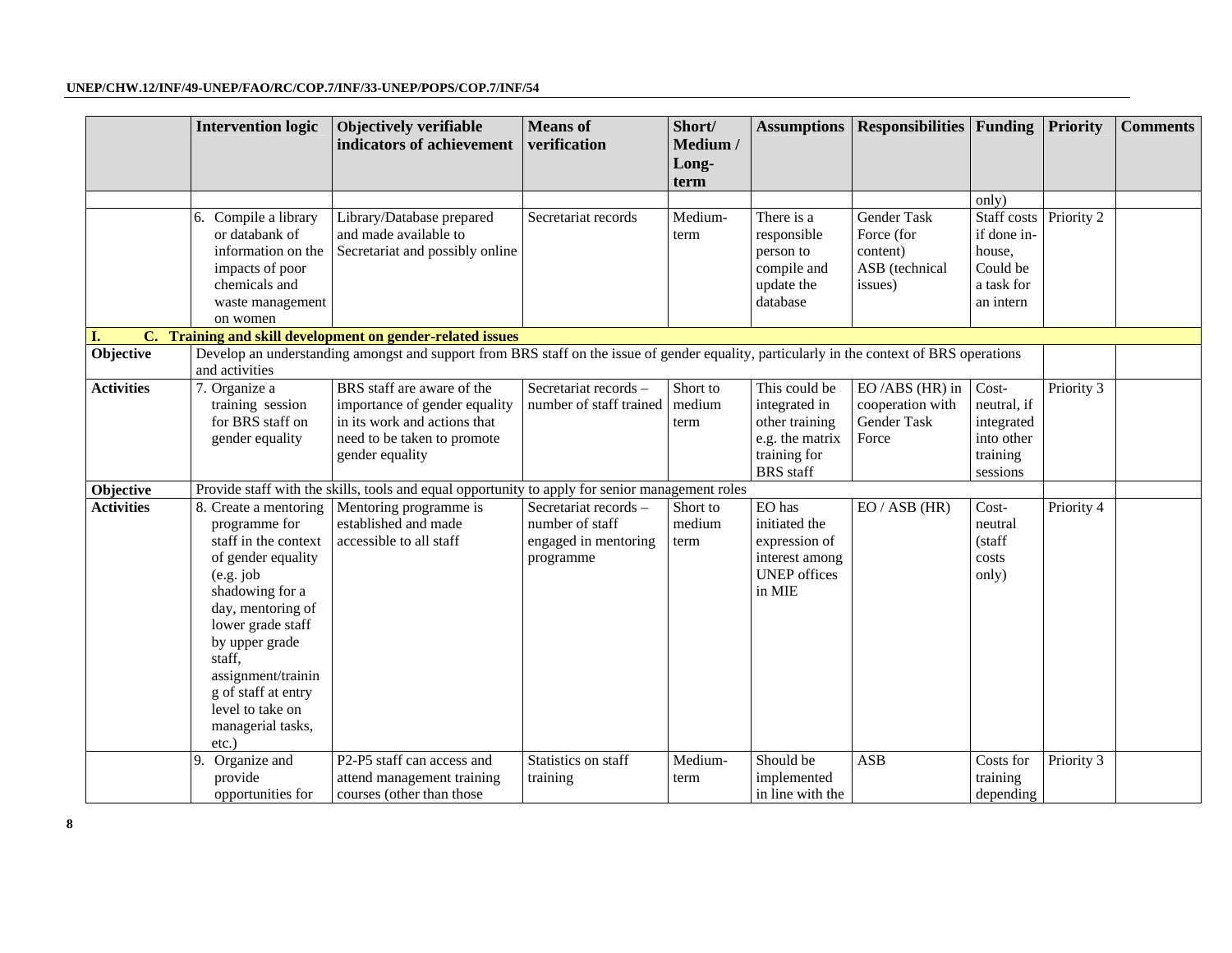| <b>Intervention logic</b>                                                                                                                                                                                                               | Objectively verifiable<br>indicators of achievement                                                                                         | <b>Means</b> of<br>verification    | Short/<br>Medium /<br>Long-<br>term | <b>Assumptions</b>                                                                                                                                                                                                                                                                                 | <b>Responsibilities</b> Funding    |                                                                                        | <b>Priority</b>                       | <b>Comments</b> |
|-----------------------------------------------------------------------------------------------------------------------------------------------------------------------------------------------------------------------------------------|---------------------------------------------------------------------------------------------------------------------------------------------|------------------------------------|-------------------------------------|----------------------------------------------------------------------------------------------------------------------------------------------------------------------------------------------------------------------------------------------------------------------------------------------------|------------------------------------|----------------------------------------------------------------------------------------|---------------------------------------|-----------------|
| training for staff<br>on management<br>skills (e. g. UNEP<br>Women leadership<br>programme)                                                                                                                                             | which are already mandatory)                                                                                                                |                                    |                                     | recommendati<br>ons by the<br><b>Training Task</b><br>Force                                                                                                                                                                                                                                        |                                    | on the<br>programm<br>$\mathbf{e}$                                                     |                                       |                 |
| 10. Invite female and<br>male role models<br>within the UN<br>system to share<br>their career<br>development<br>experiences (e.g.<br>brown bag<br>lunches)                                                                              | Brown bag lunches are held<br>regularly with a different<br>guest speaker(s) each time and<br>are well attended                             | Attendance at brown<br>bag lunches | Medium-<br>term                     | Could be a<br><b>BRS</b> activity<br>or co-<br>organized with<br>others, e. g.<br><b>UNOG</b> Gender<br>Focal Point,<br>GEN for a<br>larger audience<br>(e. g. MIE I $\&$<br>$II$ )<br>Should be<br>implemented<br>in line with the<br>recommendati<br>ons by the<br><b>Training Task</b><br>Force | <b>Gender Task</b><br>Force        | Cost-<br>neutral<br>(staff<br>costs<br>only)                                           | Priority 3                            |                 |
| 11. Undertake other<br>initiatives for<br>gender-related<br>career<br>development, skill<br>development and<br>cooperation with<br>other<br>organizations (e.g.<br>supporting<br>mobility of staff<br>members to other<br>organizations | Number of such secondments<br>and "visiting" staff facilitated;<br>number of men/female staff<br>trained for senior management<br>positions | Secretariat records                | Medium to<br>long-term              | Should be<br>implemented<br>in line with the<br>recommendati<br>ons by the<br><b>Training Task</b><br>Force                                                                                                                                                                                        | $ASB$ (HR)<br>Gender Task<br>Force | Can have<br>cost<br>implicatio<br>ns<br>depending<br>on the<br>types of<br>initiatives | To<br>consider<br>at a later<br>stage |                 |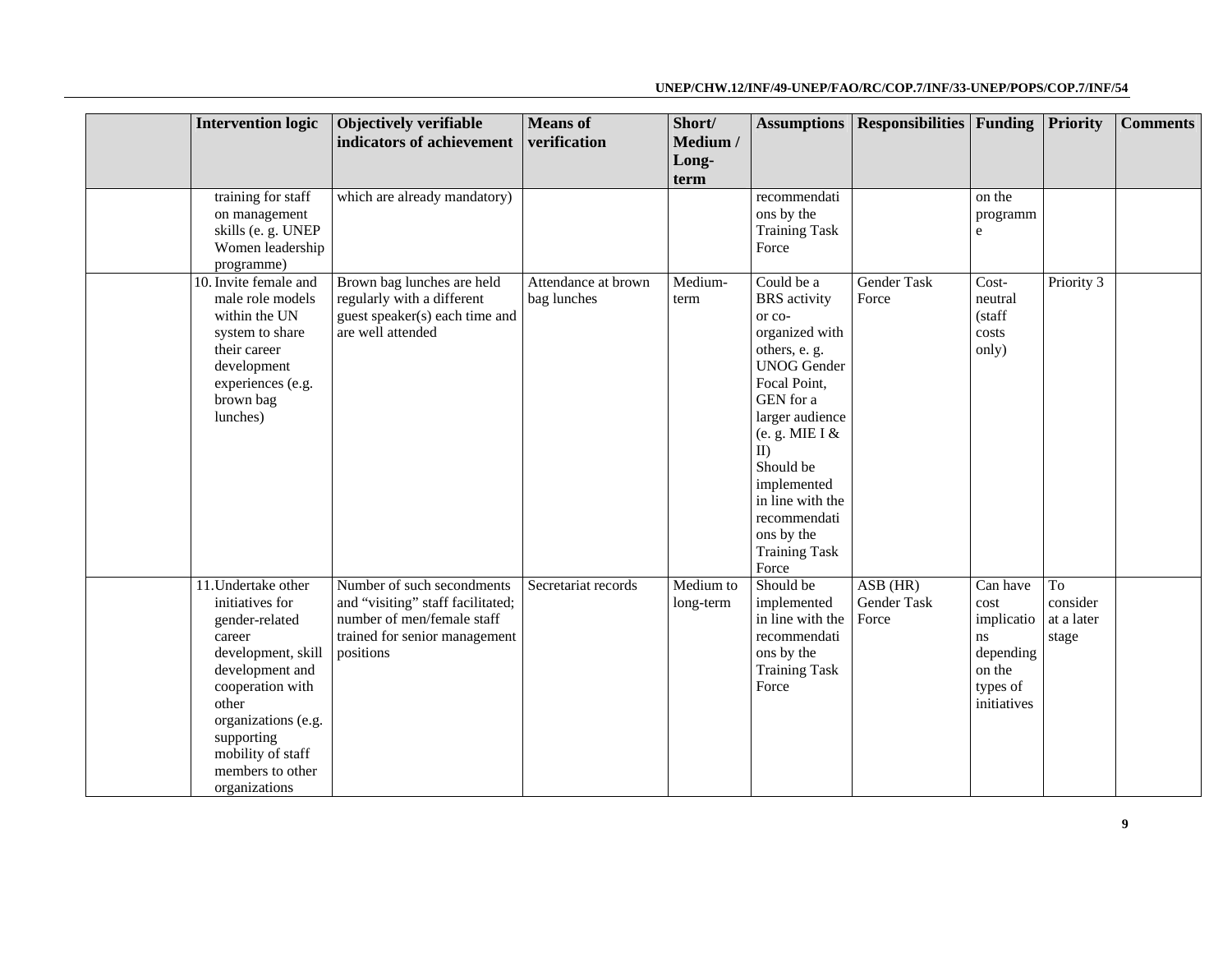|                   | <b>Intervention logic</b>                                                                               | Objectively verifiable<br>indicators of achievement                                                                                                | <b>Means</b> of<br>verification                                                  | Short/<br>Medium /<br>Long-<br>term | <b>Assumptions</b>                                                                                                                                                                                                                                | <b>Responsibilities</b> Funding |                                                                 | <b>Priority</b> | <b>Comments</b> |
|-------------------|---------------------------------------------------------------------------------------------------------|----------------------------------------------------------------------------------------------------------------------------------------------------|----------------------------------------------------------------------------------|-------------------------------------|---------------------------------------------------------------------------------------------------------------------------------------------------------------------------------------------------------------------------------------------------|---------------------------------|-----------------------------------------------------------------|-----------------|-----------------|
|                   | and/or bringing<br>"visiting" staff<br>from other<br>organizations, e. g.<br>from regional<br>centres)  |                                                                                                                                                    |                                                                                  |                                     |                                                                                                                                                                                                                                                   |                                 |                                                                 |                 |                 |
|                   |                                                                                                         | D. Gender equality in human resources management                                                                                                   |                                                                                  |                                     |                                                                                                                                                                                                                                                   |                                 |                                                                 |                 |                 |
| Objective         |                                                                                                         | Create a working environment which is supportive of the work-life balance of staff                                                                 |                                                                                  |                                     |                                                                                                                                                                                                                                                   |                                 |                                                                 |                 |                 |
| <b>Activities</b> | 12. Introduce the<br>option for<br>telecommuting as<br>an alternative type<br>of working<br>arrangement | Staff members can choose<br>from special working<br>arrangements including<br>flexitime, telecommuting,<br>compressed and normal<br>working hours. | Revised working<br>arrangements form;<br>HR records                              | Short-term                          |                                                                                                                                                                                                                                                   | MT/ASB                          | $\overline{\text{Cost}}$<br>neutral<br>(staff<br>costs<br>only) | Priority 5      |                 |
|                   | 3. Maintain the BRS<br>"Family Room"                                                                    | BRS family room is re-located<br>following consideration by the<br>Office Space task force                                                         | Physical existence of<br>the room or plans<br>detailing its re-<br>establishment | Short-term                          | The Space<br><b>Task Force</b><br>will include<br>the "Family<br>Room" in its<br>recommendati<br>on<br>The family<br>room has also<br>been recently<br>created by<br>GEN and is to<br>be available<br>for use by all<br>staff in MIE I<br>and II. | The Space Task<br>Force / MT    | Part of<br>the overall<br>cost<br>maintenan<br>$\rm ce$         | Priority 5      |                 |
|                   | E. Secretariat staffing                                                                                 |                                                                                                                                                    |                                                                                  |                                     |                                                                                                                                                                                                                                                   |                                 |                                                                 |                 |                 |
| Objective         |                                                                                                         | Strive towards gender equality in the staffing of the secretariat                                                                                  |                                                                                  |                                     |                                                                                                                                                                                                                                                   |                                 |                                                                 |                 |                 |
| <b>Activities</b> | 14. Using the<br>identified baseline<br>data on gender in<br>the staffing of the                        | Gender equality in the staffing<br>of the Secretariat at all levels                                                                                | Statistics                                                                       | Short-term                          |                                                                                                                                                                                                                                                   | <b>ASB</b>                      | Cost-<br>neutral<br>(staff<br>costs                             | Priority 6      |                 |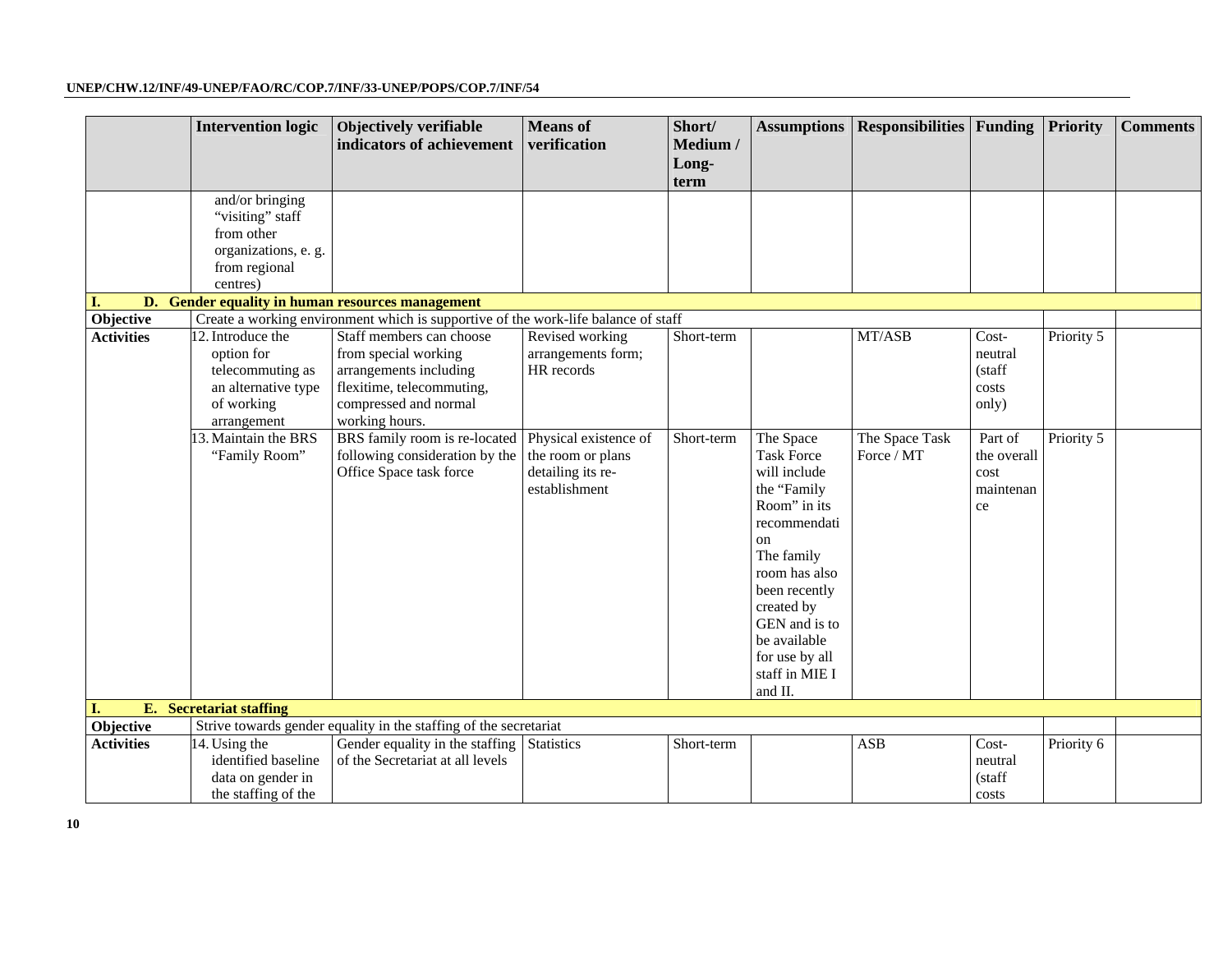|                   | <b>Intervention logic</b>             | Objectively verifiable                                                                                 | <b>Means</b> of              | Short/     | <b>Assumptions</b> | <b>Responsibilities</b>  | Funding        | <b>Priority</b> | <b>Comments</b> |
|-------------------|---------------------------------------|--------------------------------------------------------------------------------------------------------|------------------------------|------------|--------------------|--------------------------|----------------|-----------------|-----------------|
|                   |                                       | indicators of achievement                                                                              | verification                 | Medium /   |                    |                          |                |                 |                 |
|                   |                                       |                                                                                                        |                              | Long-      |                    |                          |                |                 |                 |
|                   |                                       |                                                                                                        |                              | term       |                    |                          |                |                 |                 |
|                   | Secretariat.                          |                                                                                                        |                              |            |                    |                          | only)          |                 |                 |
|                   | monitor the                           |                                                                                                        |                              |            |                    |                          |                |                 |                 |
|                   | changes in staffing                   |                                                                                                        |                              |            |                    |                          |                |                 |                 |
|                   | (see also section I                   |                                                                                                        |                              |            |                    |                          |                |                 |                 |
|                   | $(e)$ and $(f)$ on                    |                                                                                                        |                              |            |                    |                          |                |                 |                 |
|                   | monitoring and                        |                                                                                                        |                              |            |                    |                          |                |                 |                 |
|                   | reporting<br>15. Evaluate the         | Principles of gender equality                                                                          | <b>Statistics indicating</b> | Medium-    |                    |                          | Cost-          | Priority 6      |                 |
|                   |                                       | applied in the hiring process                                                                          | gender balance in            |            |                    | Management<br>team / ASB | neutral        |                 |                 |
|                   | impact on gender<br>equality and take |                                                                                                        | hiring / SOPs applied        | long term  |                    |                          | (staff         |                 |                 |
|                   | action as may be                      |                                                                                                        | to hiring process            |            |                    |                          | costs          |                 |                 |
|                   | necessary                             |                                                                                                        |                              |            |                    |                          | only)          |                 |                 |
| L.                |                                       | F. Promotion of gender equality through the Standard Operating Procedures (SOPs)                       |                              |            |                    |                          |                |                 |                 |
| Objective         |                                       | Incorporate incentives and requirements of gender equality in the standard operating procedures (SOPs) |                              |            |                    |                          |                |                 |                 |
| <b>Activities</b> | 16. Include specific                  | Revised templates are                                                                                  | Secretariat records          | Short-term |                    | COB and ASB for          | Cost-          | Priority 7      |                 |
|                   | text in the                           | available                                                                                              |                              |            |                    | meetings                 | neutral        |                 |                 |
|                   | invitation and                        |                                                                                                        |                              |            |                    | TAB for training         | (staff         |                 |                 |
|                   | confirmation letters                  |                                                                                                        |                              |            |                    | activities               | ${\rm costs}$  |                 |                 |
|                   | to encourage                          |                                                                                                        |                              |            |                    | (as necessary)           | only)          |                 |                 |
|                   | women to                              |                                                                                                        |                              |            |                    |                          |                |                 |                 |
|                   | participate in                        |                                                                                                        |                              |            |                    |                          |                |                 |                 |
|                   | meetings and                          |                                                                                                        |                              |            |                    |                          |                |                 |                 |
|                   | training activities                   |                                                                                                        |                              |            |                    |                          |                |                 |                 |
|                   | 17. Include gender                    | Revised evaluation forms are                                                                           | Secretariat records          | Short-term |                    | <b>TAB</b>               | Cost-          | Priority 7      |                 |
|                   | $question(s)$ in the                  | available                                                                                              |                              |            |                    |                          | neutral        |                 |                 |
|                   | evaluation form for                   |                                                                                                        |                              |            |                    |                          | (staff         |                 |                 |
|                   | training activities                   |                                                                                                        |                              |            |                    |                          | costs          |                 |                 |
|                   |                                       |                                                                                                        |                              |            |                    |                          | only)          |                 |                 |
|                   | 18. Include gender                    | Proposals and reports include                                                                          | Secretariat records          | Done       |                    | Resource                 | Cost-          | Priority 7      |                 |
|                   | considerations in                     | a section/sub-section on                                                                               |                              |            |                    | Mobilization             | neutral        |                 |                 |
|                   | funding proposals                     | gender issues                                                                                          |                              |            |                    | Group                    | (staff         |                 |                 |
|                   | and reporting to<br>donors            |                                                                                                        |                              |            |                    |                          | costs<br>only) |                 |                 |
|                   | 19. Invite both men                   | Text on gender equality in the                                                                         | Secretariat records          | Short-term |                    | ASB (HR)                 | Cost-          | Priority 7      |                 |
|                   | and women to                          | consultancy announcements,                                                                             |                              |            |                    |                          | neutral        |                 |                 |
|                   |                                       |                                                                                                        |                              |            |                    |                          |                |                 |                 |
|                   | register in                           | with reference to gender-                                                                              |                              |            |                    |                          | (staff         |                 |                 |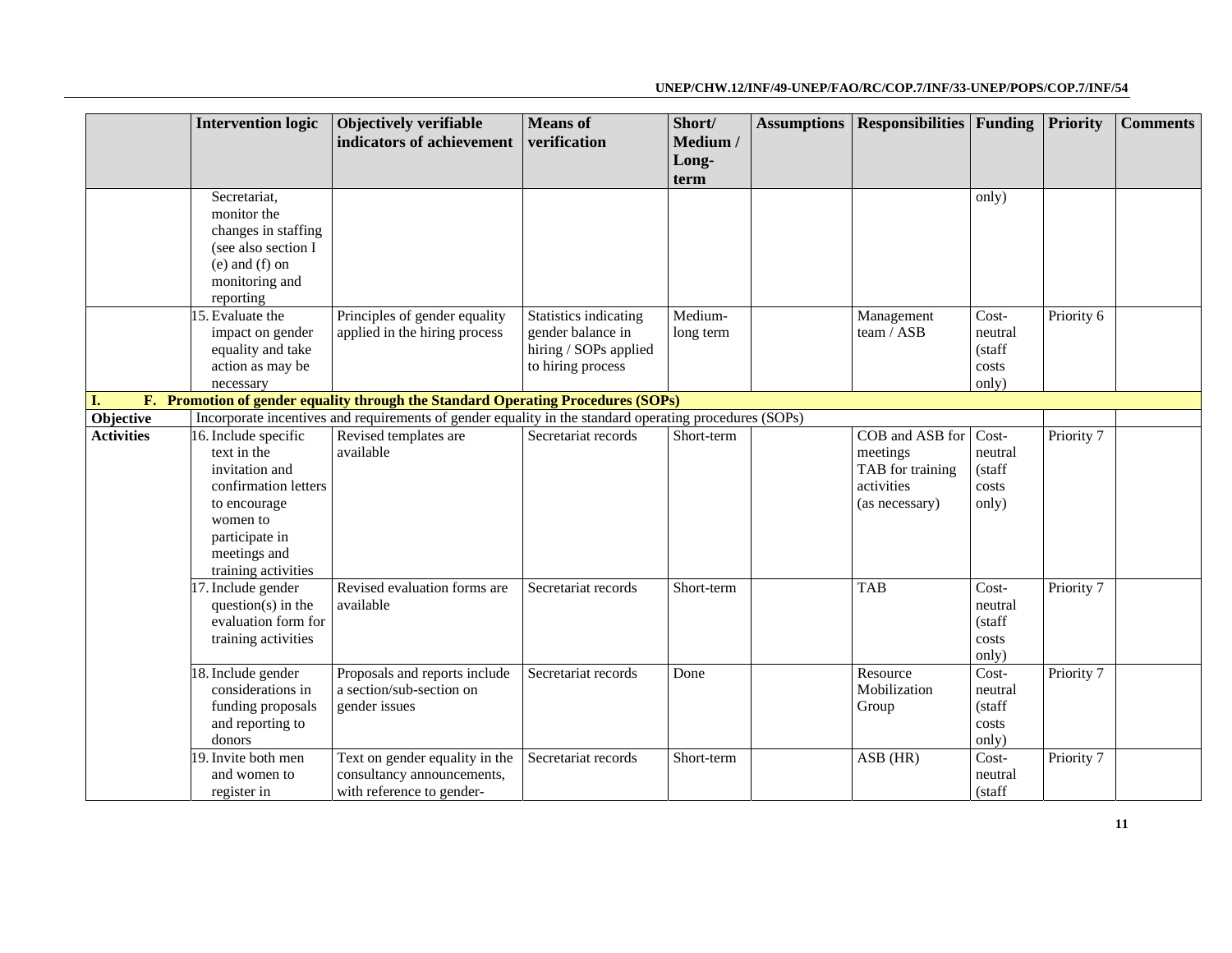|                   | <b>Intervention logic</b>                                                                                                                                     | Objectively verifiable<br>indicators of achievement                                                                                                                                                 | <b>Means</b> of<br>verification                               | Short/<br>Medium /<br>Long-<br>term                                                               | <b>Assumptions</b>                                                             | <b>Responsibilities Funding</b>                                                                                                               |                                              | <b>Priority</b>                                          | <b>Comments</b> |
|-------------------|---------------------------------------------------------------------------------------------------------------------------------------------------------------|-----------------------------------------------------------------------------------------------------------------------------------------------------------------------------------------------------|---------------------------------------------------------------|---------------------------------------------------------------------------------------------------|--------------------------------------------------------------------------------|-----------------------------------------------------------------------------------------------------------------------------------------------|----------------------------------------------|----------------------------------------------------------|-----------------|
|                   | consultant rosters                                                                                                                                            | related website section                                                                                                                                                                             |                                                               |                                                                                                   |                                                                                |                                                                                                                                               | costs<br>only)                               |                                                          |                 |
|                   | 20. Include<br>requirements for<br>gender equality<br>in projects in<br>legal agreements                                                                      | Standard legal agreements<br>include a clause on the female<br>participation                                                                                                                        | Secretariat records                                           | Short-term                                                                                        |                                                                                | $COB$ , in<br>cooperation with<br>programme<br>officers                                                                                       | Cost-<br>neutral<br>(staff<br>costs<br>only) | Priority 7                                               |                 |
|                   |                                                                                                                                                               | G. Monitoring and reporting on mainstreaming activities within the Secretariat                                                                                                                      |                                                               |                                                                                                   |                                                                                |                                                                                                                                               |                                              |                                                          |                 |
| Objective         |                                                                                                                                                               | Measure the progress in achieving GAP objectives and implementing activities within the Secretariat, including by collecting measurable information on gender, relating                             |                                                               |                                                                                                   |                                                                                |                                                                                                                                               |                                              |                                                          |                 |
|                   | to both qualitative and quantitative indicators                                                                                                               |                                                                                                                                                                                                     |                                                               |                                                                                                   |                                                                                |                                                                                                                                               |                                              |                                                          |                 |
| <b>Activities</b> | according to the<br>indicators<br>developed for the<br>baseline<br>assessment and<br>evaluate the<br>progress that has<br>been made as a<br>result of the GAP | 21. Collect information Statistics are compiled on<br>Secretariat internal gender<br>issues and considered in<br>conjunction with the baseline<br>information compiled in<br>baseline section above | Secretariat report on<br>GAP implementation                   | Monitoring<br>on annual<br>basis;<br>Medium-<br>long term;<br>first report<br>in 2015 for<br>COPs | Baseline<br>information<br>has been<br>compiled<br>Statistics are<br>available | Gender task force<br>(overall<br>responsibility)<br>with input from<br>other branches                                                         | Cost-<br>neutral<br>(staff<br>costs<br>only) | Medium/l<br>ong-term<br>once<br>baseline is<br>developed |                 |
|                   | 22. Include gender-<br>related information<br>in the reporting $/$<br>evaluation forms<br>and format                                                          | Statistics are compiled on<br>gender issues                                                                                                                                                         | Compilation of<br>reports to donors,<br>meeting reports, etc. | $Median -$<br>long term                                                                           | Donor<br>reporting<br>formats allow<br>for reporting<br>on such issues         | Gender task force<br>(overall<br>responsibility)<br>with input from<br>other branches<br>and groups e.g.<br>resource<br>mobilization<br>group | Cost-<br>neutral<br>(staff<br>costs<br>only) | Priority 7                                               |                 |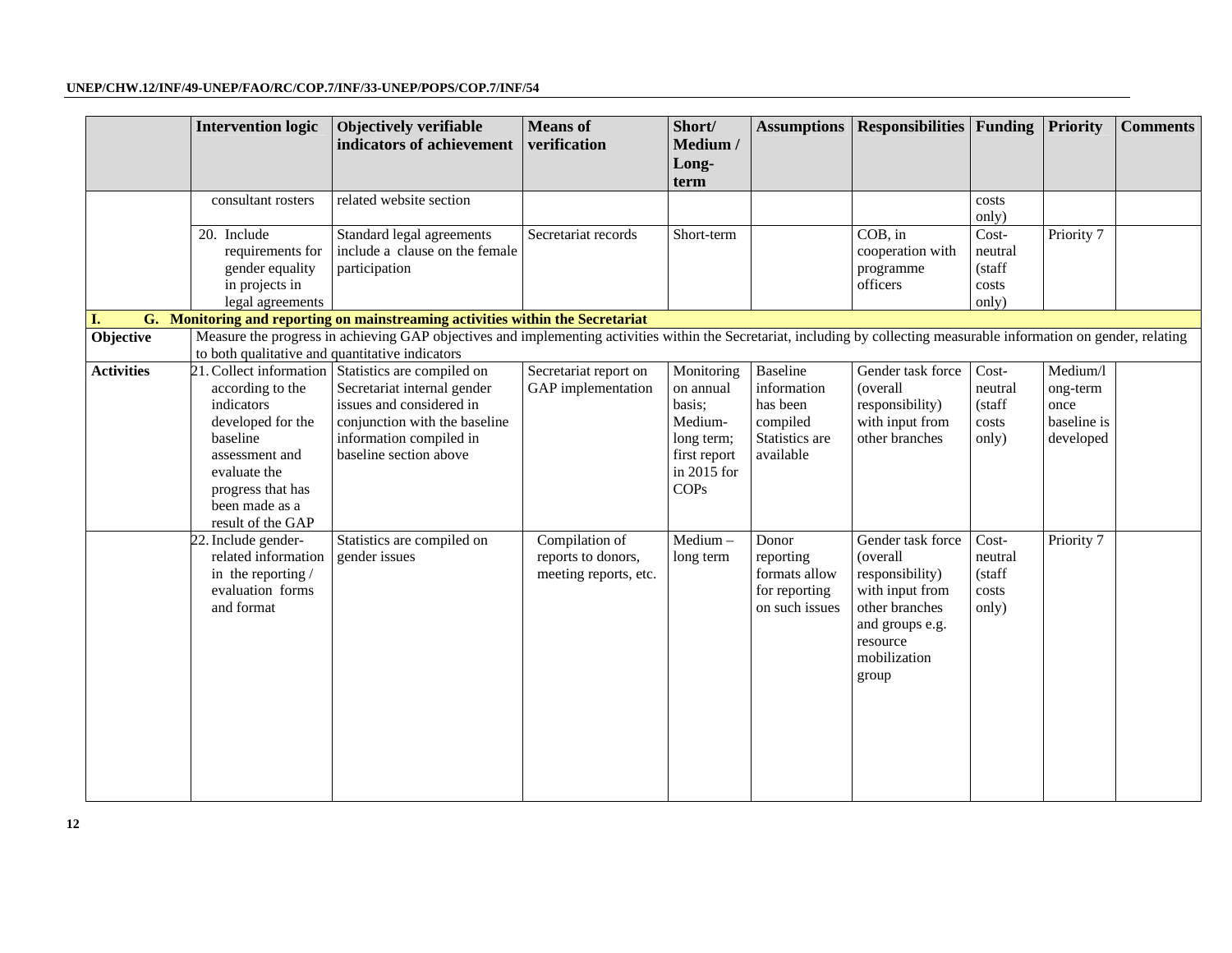|                   | <b>Intervention logic</b>                                                                                                                  | Objectively verifiable<br>indicators of achievement                                                                                                                                                                                                                                | <b>Means</b> of<br>verification                                                                 | Short/<br>Medium / | <b>Assumptions</b>                                                                  | <b>Responsibilities Funding</b>                                                                                     |                                              | <b>Priority</b> | <b>Comments</b>                                      |
|-------------------|--------------------------------------------------------------------------------------------------------------------------------------------|------------------------------------------------------------------------------------------------------------------------------------------------------------------------------------------------------------------------------------------------------------------------------------|-------------------------------------------------------------------------------------------------|--------------------|-------------------------------------------------------------------------------------|---------------------------------------------------------------------------------------------------------------------|----------------------------------------------|-----------------|------------------------------------------------------|
|                   |                                                                                                                                            |                                                                                                                                                                                                                                                                                    |                                                                                                 | Long-              |                                                                                     |                                                                                                                     |                                              |                 |                                                      |
| Π.                |                                                                                                                                            | Implementing gender mainstreaming activities with partners                                                                                                                                                                                                                         |                                                                                                 | term               |                                                                                     |                                                                                                                     |                                              |                 |                                                      |
| II.               |                                                                                                                                            | A. Baseline of gender-related issues in projects and programmes                                                                                                                                                                                                                    |                                                                                                 |                    |                                                                                     |                                                                                                                     |                                              |                 |                                                      |
| Objective         |                                                                                                                                            | Establish a baseline on gender issues in projects and programmes with partners using both qualitative and quantitative indicators                                                                                                                                                  |                                                                                                 |                    |                                                                                     |                                                                                                                     |                                              |                 |                                                      |
| <b>Activities</b> | 23. Identify the<br>indicators (key<br>issues) to be<br>included in the<br>baseline                                                        | Keys issues that assist in<br>understanding the status quo<br>regarding the gender issues<br>identified                                                                                                                                                                            | Indicators are<br>available                                                                     | Short-term         | Information is<br>available on<br>the indicators<br>identified                      | Gender task force,<br>in cooperation<br>with external<br>expertise as<br>appropriate                                | Cost-<br>neutral<br>(staff<br>costs<br>only) | High            | Explore<br>possibility<br>of engaging<br><b>IUCN</b> |
|                   | 24. Develop and make<br>available a survey<br>on gender issues<br>e.g. post on<br>website and<br>interested<br>stakeholders could<br>reply | Number of responses /<br>feedback from the<br>stakeholders                                                                                                                                                                                                                         | Responses to<br>survey from Parties<br>and other<br>stakeholders<br>Compilation of<br>responses | Short-term         | Some<br>interested<br>Parties respond<br>to survey                                  | Gender task force;<br>ASB (for posting<br>on website);<br>Parties                                                   | Cost-<br>neutral<br>(staff<br>costs<br>only) | Medium          |                                                      |
|                   | 25. Compile the<br>baseline<br>information and<br>develop the report                                                                       | Statistics are compiled about<br>the status quo on key issues<br>such as:<br>gender participation in<br>meetings and workshops;<br>number of men/women<br>managing projects at<br>national level;<br>number of men/women in<br>management posts at the<br>national level;<br>other | Baseline report to be<br>produced                                                               | Short-term         | Information is<br>available on<br>the indicators<br>identified                      | Gender task force<br>(TBC) to<br>coordinate with<br>inputs from ASB,<br>TAB and other<br>branches as<br>appropriate | Cost-<br>neutral<br>(staff<br>costs<br>only) | High            | Explore<br>possibility<br>of engaging<br><b>IUCN</b> |
| <b>B.</b><br>П.   |                                                                                                                                            | <b>Gender components in Secretariat's programmes and projects</b>                                                                                                                                                                                                                  |                                                                                                 |                    |                                                                                     |                                                                                                                     |                                              |                 |                                                      |
| Objective         |                                                                                                                                            | Include gender components in Secretariat's programmes and projects                                                                                                                                                                                                                 |                                                                                                 |                    |                                                                                     |                                                                                                                     |                                              |                 |                                                      |
| <b>Activities</b> | 26. Determine types of<br>activities to be<br>undertaken that<br>will have the<br>greatest impact on<br>gender issues                      | Impact assessment study,<br>based on information<br>documented in website/CHM,<br>questionnaire and pilot<br>projects                                                                                                                                                              | Impact assessment<br>study                                                                      | Medium-<br>term    | Information is<br>available<br>through<br>website/CHM<br>questionnaire<br>and pilot | <b>Gender Task</b><br>Force in<br>cooperation with<br>COB, TAB, and<br><b>SSB</b>                                   | Possible<br>consultan<br>cy costs            | Medium          |                                                      |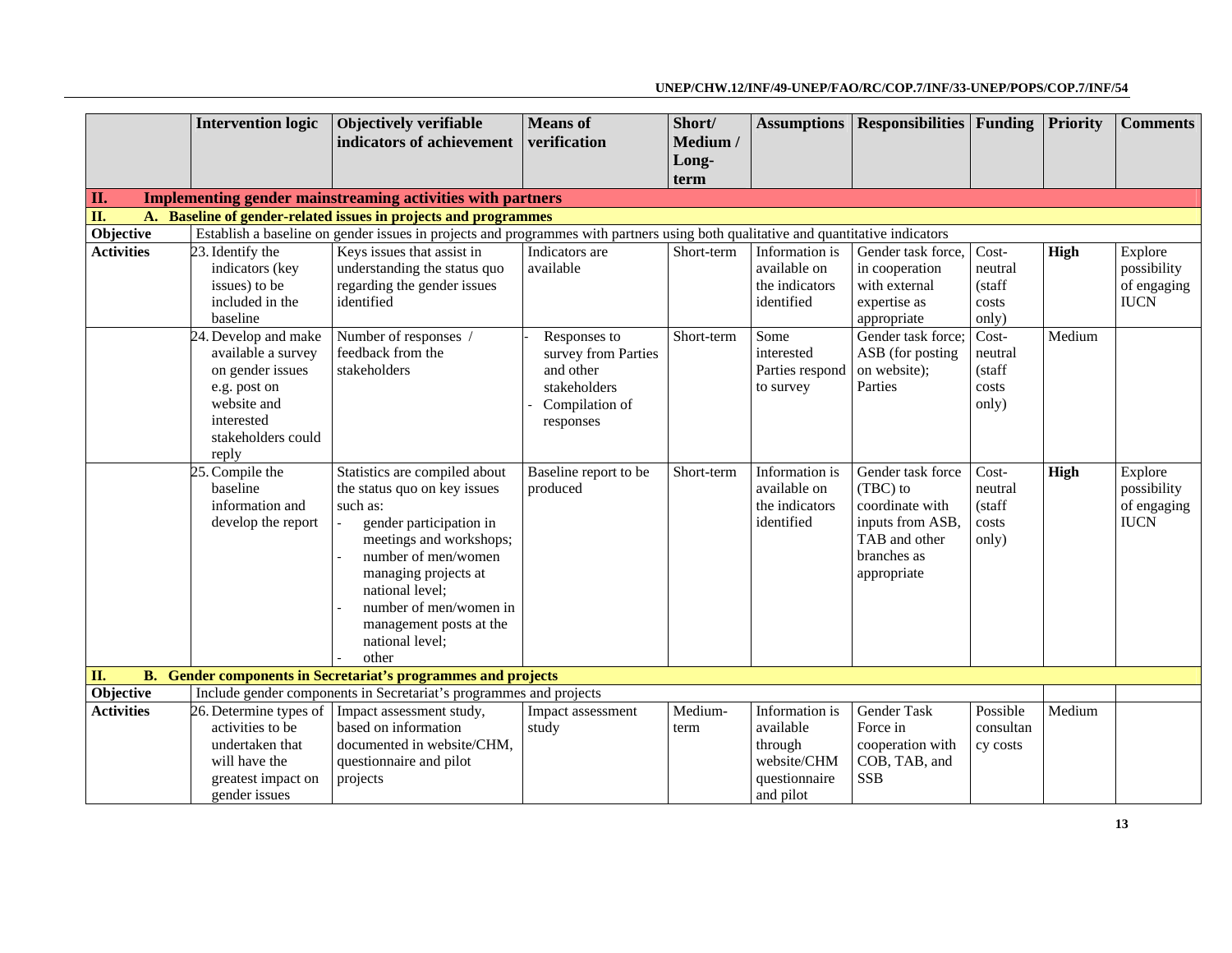| <b>Intervention logic</b>                                                                                                                                                                                                                                                                                                                                                                                              | Objectively verifiable<br>indicators of achievement                                                                                                   | <b>Means</b> of<br>verification                                                                                                                                                                                                                                                                          | Short/<br>Medium /<br>Long-<br>term | <b>Assumptions</b>                                                                                               | <b>Responsibilities</b> Funding                          |                                                                                                         | Priority | <b>Comments</b> |
|------------------------------------------------------------------------------------------------------------------------------------------------------------------------------------------------------------------------------------------------------------------------------------------------------------------------------------------------------------------------------------------------------------------------|-------------------------------------------------------------------------------------------------------------------------------------------------------|----------------------------------------------------------------------------------------------------------------------------------------------------------------------------------------------------------------------------------------------------------------------------------------------------------|-------------------------------------|------------------------------------------------------------------------------------------------------------------|----------------------------------------------------------|---------------------------------------------------------------------------------------------------------|----------|-----------------|
|                                                                                                                                                                                                                                                                                                                                                                                                                        |                                                                                                                                                       |                                                                                                                                                                                                                                                                                                          |                                     | projects                                                                                                         |                                                          |                                                                                                         |          |                 |
| 27. Develop a<br>checklist /<br>guidance for staff<br>on gender<br>considerations in<br>meetings and<br>training activities<br>(e.g. making staff<br>more aware of the<br>need to have a<br>gender balance to<br>enable female<br>participants to be<br>actively engaged in<br>meetings and<br>training activities),<br>see also section C<br>on Conferences of<br>the Parties and<br>meetings of<br>subsidiary bodies | Checklist / guidance for staff<br>on gender developed                                                                                                 | Checklist / guidance<br>on gender<br>considerations                                                                                                                                                                                                                                                      | $Short -$<br>medium<br>term         |                                                                                                                  | Gender Task<br>Force in<br>cooperation with<br>COB / TAB | Possible<br>consultan<br>cy costs                                                                       | High     |                 |
| 28. Include gender in<br>planning and<br>implementation of<br>new and ongoing<br>programmes and<br>projects to support<br>activities that have<br>an impact on<br>gender issues                                                                                                                                                                                                                                        | Gender component in new and<br>ongoing projects included<br>Proposals and reports include<br>a section/sub-section on<br>gender issues/considerations | Men and women are<br>equally involved in<br>implementation of<br>activities at national<br>level e.g. waste<br>management plans,<br>legal and policy<br>measures (through<br>activities led by the<br>partners and/or<br>Secretariat)<br>Organizations<br>protecting specific<br>interests of vulnerable | Medium-<br>long term                | Staff have<br>sufficient<br>awareness to<br>include gender<br>in planning<br>and<br>implementatio<br>$\mathbf n$ | All branches                                             | Cost-<br>neutral in<br>planning,<br>costs of<br>implemen<br>tation of<br>programm<br>es and<br>projects | High     |                 |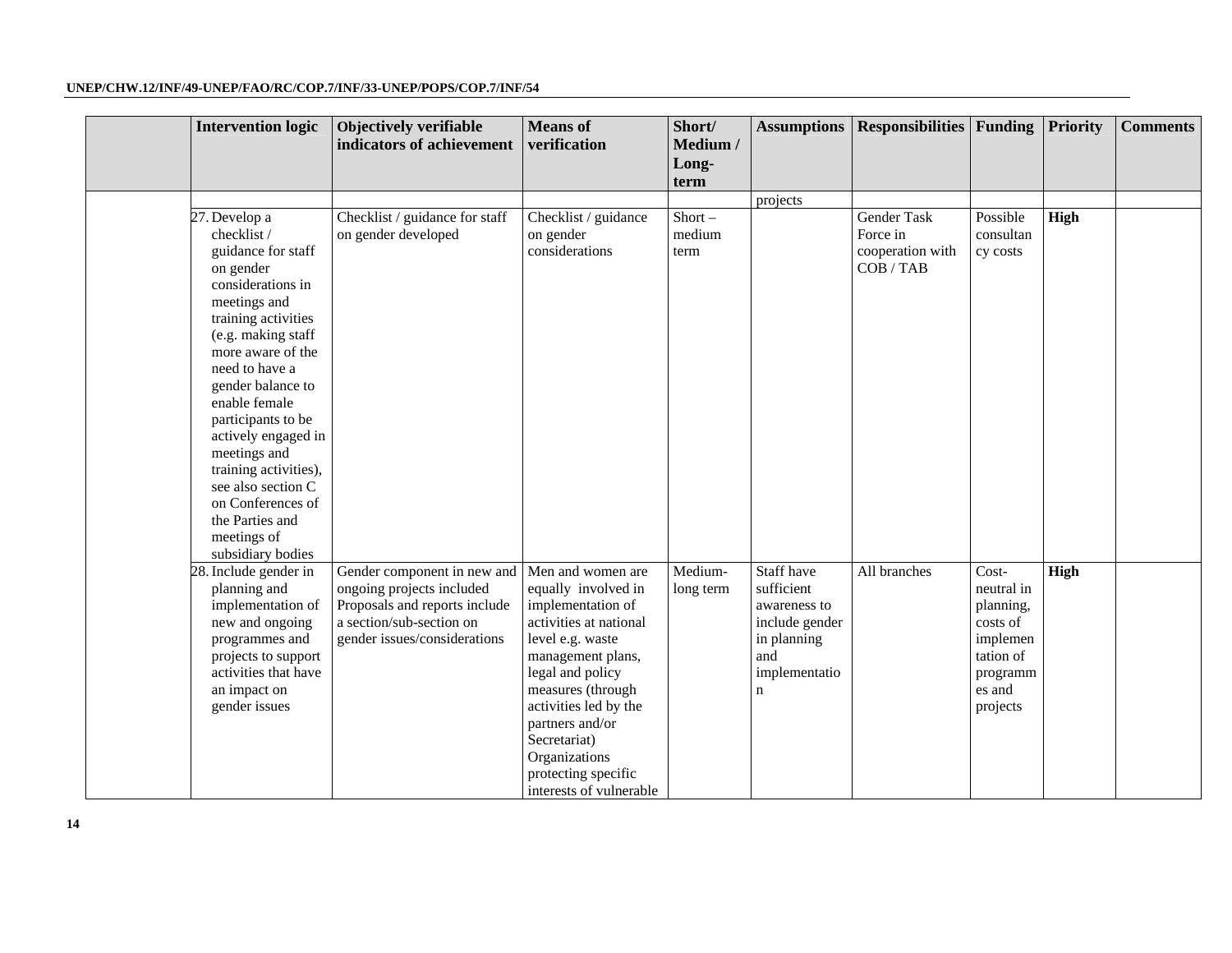|                   | <b>Intervention logic</b>         | Objectively verifiable                                                                                                                   | <b>Means</b> of                  | Short/     | <b>Assumptions</b> | <b>Responsibilities</b> Funding |                 | Priority | <b>Comments</b> |
|-------------------|-----------------------------------|------------------------------------------------------------------------------------------------------------------------------------------|----------------------------------|------------|--------------------|---------------------------------|-----------------|----------|-----------------|
|                   |                                   | indicators of achievement                                                                                                                | verification                     | Medium /   |                    |                                 |                 |          |                 |
|                   |                                   |                                                                                                                                          |                                  | Long-      |                    |                                 |                 |          |                 |
|                   |                                   |                                                                                                                                          |                                  | term       |                    |                                 |                 |          |                 |
|                   |                                   |                                                                                                                                          | groups are included in           |            |                    |                                 |                 |          |                 |
|                   |                                   |                                                                                                                                          | project steering                 |            |                    |                                 |                 |          |                 |
|                   |                                   |                                                                                                                                          | committees                       |            |                    |                                 |                 |          |                 |
|                   |                                   |                                                                                                                                          | Programme and                    |            |                    |                                 |                 |          |                 |
|                   |                                   |                                                                                                                                          | project proposals and<br>reports |            |                    |                                 |                 |          |                 |
| II.               | C. Awareness-raising and outreach |                                                                                                                                          |                                  |            |                    |                                 |                 |          |                 |
| Objective         |                                   | Alert vulnerable groups and the general public on hazardous chemicals and wastes issues to improve awareness of health and environmental |                                  |            |                    |                                 |                 |          |                 |
|                   |                                   | impacts on such groups of hazardous chemicals and waste exposure                                                                         |                                  |            |                    |                                 |                 |          |                 |
| <b>Activities</b> | 29. Identify areas                | Number of areas identified                                                                                                               | Secretariat records              | Short-term |                    | <b>Gender Task</b>              | Cost-           | Medium   |                 |
|                   | where vulnerable                  |                                                                                                                                          |                                  |            |                    | Force                           | neutral         |          |                 |
|                   | groups and sub-                   |                                                                                                                                          |                                  |            |                    |                                 | (staff          |          |                 |
|                   | groups, are                       |                                                                                                                                          |                                  |            |                    |                                 | costs           |          |                 |
|                   | specifically                      |                                                                                                                                          |                                  |            |                    |                                 | only)           |          |                 |
|                   | impacted, e.g. e-                 |                                                                                                                                          |                                  |            |                    |                                 |                 |          |                 |
|                   | waste, DDT,                       |                                                                                                                                          |                                  |            |                    |                                 |                 |          |                 |
|                   | mercury, etc.                     |                                                                                                                                          |                                  |            |                    |                                 |                 |          |                 |
|                   | 30. Prepare news items            | News tweeted and information Secretariat records                                                                                         |                                  | Short-term |                    | ASB in                          | Cost-           | Medium   |                 |
|                   | on gender issues<br>and           | disseminated through BRS                                                                                                                 |                                  |            |                    | cooperation with<br>Gender Task | neutral         |          |                 |
|                   | chemicals/waste                   | CHM, website, regional                                                                                                                   |                                  |            |                    | Force                           | (staff<br>costs |          |                 |
|                   | exposure for and                  | centres and other partners                                                                                                               |                                  |            |                    |                                 |                 |          |                 |
|                   | between Parties                   |                                                                                                                                          |                                  |            |                    |                                 | only)           |          |                 |
|                   | and other                         |                                                                                                                                          |                                  |            |                    |                                 |                 |          |                 |
|                   | stakeholders and                  |                                                                                                                                          |                                  |            |                    |                                 |                 |          |                 |
|                   | disseminate them                  |                                                                                                                                          |                                  |            |                    |                                 |                 |          |                 |
|                   | using available                   |                                                                                                                                          |                                  |            |                    |                                 |                 |          |                 |
|                   | electronic tools                  |                                                                                                                                          |                                  |            |                    |                                 |                 |          |                 |
|                   | 31. Develop                       | Brochures, videos, exhibitions                                                                                                           | Secretariat records              | Medium-    | Awareness-         | ASB, TAB, others                | Cost            | Medium   |                 |
|                   | awareness-raising                 | or other awareness-raising                                                                                                               |                                  | term       | raising            |                                 | neutral if      |          |                 |
|                   | materials on                      | material produced and                                                                                                                    |                                  |            | materials          |                                 | subsumed        |          |                 |
|                   | gender issues and                 | circulated to/among                                                                                                                      |                                  |            | which are          |                                 | into            |          |                 |
|                   | chemicals/waste                   | vulnerable groups and sub-                                                                                                               |                                  |            | already            |                                 | existing        |          |                 |
|                   | exposure                          | groups                                                                                                                                   |                                  |            | planned and        |                                 | materials       |          |                 |
|                   |                                   |                                                                                                                                          |                                  |            | budgeted for       |                                 | and             |          |                 |
|                   |                                   |                                                                                                                                          |                                  |            | should include     |                                 | activities.     |          |                 |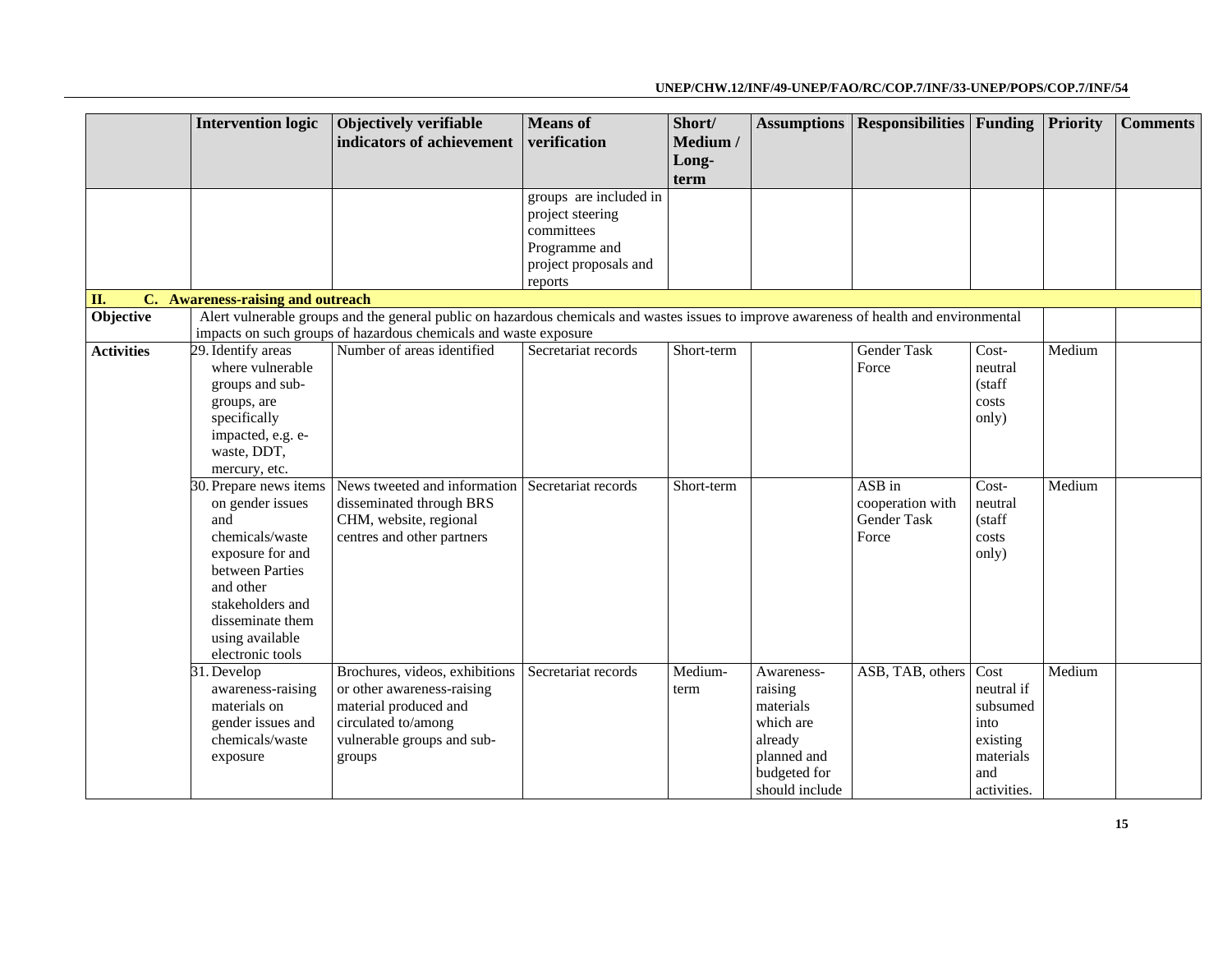| <b>Intervention logic</b>                                                                                                                                                                                                                                                                                                                | Objectively verifiable<br>indicators of achievement                                                                                                                                       | <b>Means</b> of<br>verification                          | Short/<br>Medium /<br>Long-<br>term | <b>Assumptions</b>                                                                                                                                                                                                | <b>Responsibilities</b> Funding                                                                                                                                                                        |                                                                                           | <b>Priority</b> | <b>Comments</b> |
|------------------------------------------------------------------------------------------------------------------------------------------------------------------------------------------------------------------------------------------------------------------------------------------------------------------------------------------|-------------------------------------------------------------------------------------------------------------------------------------------------------------------------------------------|----------------------------------------------------------|-------------------------------------|-------------------------------------------------------------------------------------------------------------------------------------------------------------------------------------------------------------------|--------------------------------------------------------------------------------------------------------------------------------------------------------------------------------------------------------|-------------------------------------------------------------------------------------------|-----------------|-----------------|
|                                                                                                                                                                                                                                                                                                                                          |                                                                                                                                                                                           |                                                          |                                     | a component<br>on gender<br>issues                                                                                                                                                                                |                                                                                                                                                                                                        | If not,<br>then cost<br>implicatio<br>ns                                                  |                 |                 |
| 32. Raise awareness on<br>gender issues with<br>partners on issues<br>pertinent to the<br>three conventions                                                                                                                                                                                                                              | Number of presentations<br>that include gender issues<br>made at different events<br>Frequency of use of<br>materials developed by<br>the Secretariat and in<br>cooperation with partners | Meeting presentations,<br>reports and other<br>materials | Medium-<br>term                     | Gender issues<br>are included in<br><b>BRS</b><br>secretariat's<br>outputs on the<br>ongoing basis<br><b>BRS</b> staff have<br>sufficient<br>awareness to<br>be able to raise<br>awareness<br>amongst<br>partners | COB (inter-<br>national<br>cooperation),<br>TAB (workshops,<br>training activities,<br>partnerships and<br>Regional<br>Centres), ASB<br>(NGOs), others<br>with the guidance<br>of Gender Task<br>Force | Cost-<br>neutral<br>(staff<br>costs<br>only)                                              | Medium          |                 |
| 33. Seek and collect<br>information from<br>IGOs, including<br><b>IOCM</b><br>organizations, civil<br>society<br>organizations and<br>Parties about<br>initiatives and<br>success stories<br>related to the<br>gender<br>mainstreaming of<br>hazardous<br>chemicals and<br>wastes<br>management<br>addressed by the<br>three conventions | Collection of success stories /<br>information from, at least,<br>three IGOs, three NGOs, and<br>three Parties                                                                            | Information available<br>on the website                  | Medium-<br>term                     | Effective<br>cooperation<br>with partners<br>whose work is<br>relevant to the<br>subject area<br>and gender<br>issues are<br>possible to<br>illustrate                                                            | Gender Task<br>Force<br>(coordination)<br>with input from<br>other branches                                                                                                                            | Cost-<br>neutral<br>(staff<br>costs<br>only)<br>This can<br>be a task<br>for an<br>intern | Medium          |                 |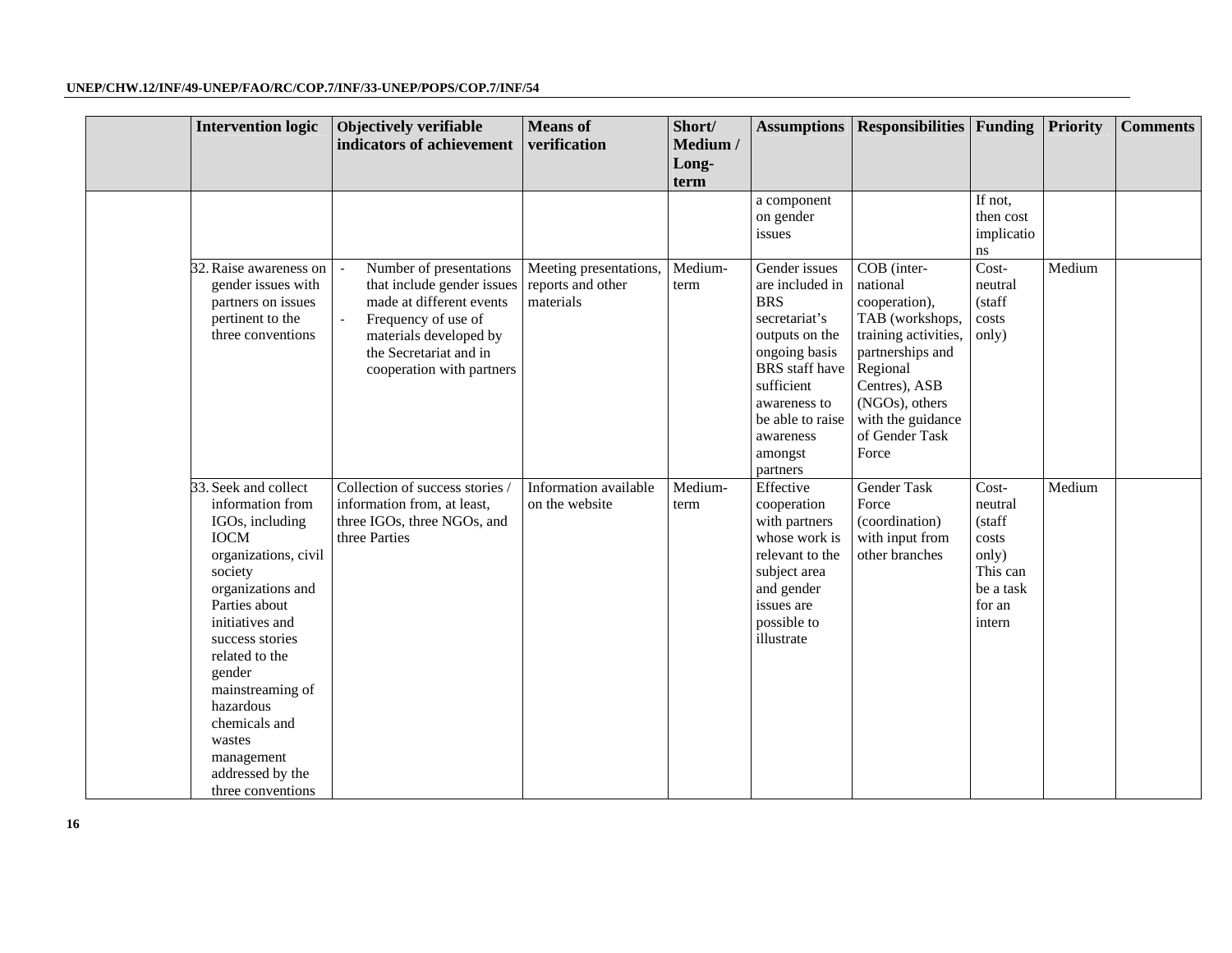#### **Intervention logic Objectively verifiable indicators of achievement Means of verification Short/ Medium / Longterm Assumptions Responsibilities Funding Priority Comments**  34. To develop a publication on gender issues E-publication is prepared and posted in the dedicated gender-related section on the BRS website Website/CHM Medium to long-term The publication will, among others, collect best practices and success stories on the role of men and women in hazardous chemicals and waste management, with a focus on developing countries and economies in transition, e.g. men/women ministers; impact of chemicals / waste management on different groups of society and their interests. Gender Task Force for the content, ASB for the preparing a publication Subject to availabilit y of resources **High** Linked with activity 35, 36, 40 and 41 35. To develop recognition schemes for organizations actively engaged in hazardous chemicals and wastes Recognition schemes developed Secretariat records Long-term Suitable participants are nominated EO /ASB / COB Possible cost of recognitio n schemes – approxim ately 500CHF – High 34, 36, 40, 41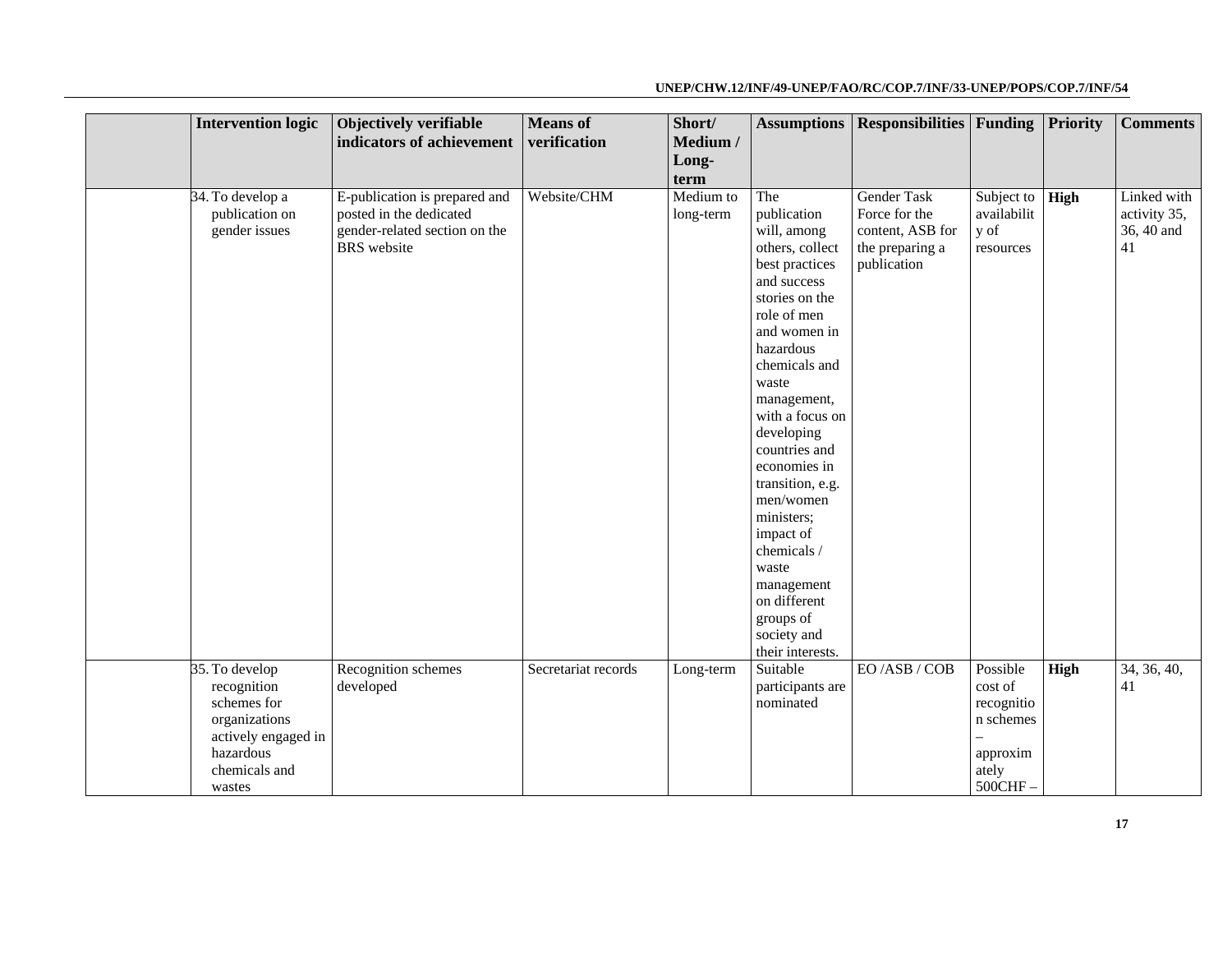|                   | <b>Intervention logic</b>                   | Objectively verifiable                                                                                                               | <b>Means</b> of    | Short/    |                          | <b>Assumptions   Responsibilities   Funding</b> |                     | <b>Priority</b> | <b>Comments</b> |
|-------------------|---------------------------------------------|--------------------------------------------------------------------------------------------------------------------------------------|--------------------|-----------|--------------------------|-------------------------------------------------|---------------------|-----------------|-----------------|
|                   |                                             | indicators of achievement                                                                                                            | verification       | Medium /  |                          |                                                 |                     |                 |                 |
|                   |                                             |                                                                                                                                      |                    | Long-     |                          |                                                 |                     |                 |                 |
|                   |                                             |                                                                                                                                      |                    | term      |                          |                                                 |                     |                 |                 |
|                   | management for                              |                                                                                                                                      |                    |           |                          |                                                 | <b>1000 CHF</b>     |                 |                 |
|                   | vulnerable groups                           |                                                                                                                                      |                    |           |                          |                                                 | p.a.                |                 |                 |
|                   | (also see section on                        |                                                                                                                                      |                    |           |                          |                                                 | (depends)           |                 |                 |
|                   | Conferences of the                          |                                                                                                                                      |                    |           |                          |                                                 | on scheme           |                 |                 |
|                   | Parties and                                 |                                                                                                                                      |                    |           |                          |                                                 | and                 |                 |                 |
|                   | meetings of                                 |                                                                                                                                      |                    |           |                          |                                                 | number of           |                 |                 |
|                   | subsidiary bodies)<br>36. To engage "gender | Gender champions are                                                                                                                 | Gender champions   |           | Suitable                 | EO/ASB/COB                                      | awards)             | High            | 34, 35, 40      |
|                   | champions" or use                           | appointed or awards of the                                                                                                           |                    | Long-term | participants are         |                                                 |                     |                 | and 41          |
|                   | another recognition                         | agreed format and at the                                                                                                             |                    |           | nominated                |                                                 |                     |                 |                 |
|                   | scheme among                                | agreed intervals are made                                                                                                            |                    |           |                          |                                                 |                     |                 |                 |
|                   | observers and                               |                                                                                                                                      |                    |           |                          |                                                 |                     |                 |                 |
|                   | parties (also see                           |                                                                                                                                      |                    |           |                          |                                                 |                     |                 |                 |
|                   | section C on                                |                                                                                                                                      |                    |           |                          |                                                 |                     |                 |                 |
|                   | Conferences of the                          |                                                                                                                                      |                    |           |                          |                                                 |                     |                 |                 |
|                   | Parties and                                 |                                                                                                                                      |                    |           |                          |                                                 |                     |                 |                 |
|                   | meetings of                                 |                                                                                                                                      |                    |           |                          |                                                 |                     |                 |                 |
|                   | subsidiary bodies                           |                                                                                                                                      |                    |           |                          |                                                 |                     |                 |                 |
| II.               | D. Capacity-building through pilot projects |                                                                                                                                      |                    |           |                          |                                                 |                     |                 |                 |
| Objective         |                                             | Promote the consideration of issues of gender and vulnerable groups in hazardous chemicals and wastes management at the national and |                    |           |                          |                                                 |                     |                 |                 |
|                   | regional levels                             |                                                                                                                                      |                    |           |                          |                                                 |                     |                 |                 |
| <b>Activities</b> | 37. Develop and                             | At least one pilot project                                                                                                           | Progress and final | Medium-   | Identifying              | TAB in                                          | This                | Medium          |                 |
|                   | implement pilot                             | is implemented                                                                                                                       | reports            | term      | activities               | cooperation with                                | activity            |                 |                 |
|                   | projects with gender                        | Materials on hazardous                                                                                                               |                    |           | planned for              | COB, SSB with                                   | can be              |                 |                 |
|                   | focus on specific                           | chemicals and wastes for                                                                                                             |                    |           | 2014-2015                | an overall                                      | linked to           |                 |                 |
|                   | challenges faced by                         | vulnerable groups are                                                                                                                |                    |           | which could be           | oversight by the                                | one or              |                 |                 |
|                   | vulnerable groups                           | adapted for the pilot                                                                                                                |                    |           | used to include          | Gender Task                                     | more of             |                 |                 |
|                   |                                             | projects                                                                                                                             |                    |           | specific                 | Force                                           | PoW                 |                 |                 |
|                   |                                             | Specific vulnerable                                                                                                                  |                    |           | component(s)             |                                                 | activities:         |                 |                 |
|                   |                                             | groups are aware of<br>hazardous chemicals and                                                                                       |                    |           | re: vulnerable<br>groups |                                                 | 14, 15, 16<br>or 17 |                 |                 |
|                   |                                             | wastes or practices that                                                                                                             |                    |           | Voluntary                |                                                 |                     |                 |                 |
|                   |                                             | may expose those groups                                                                                                              |                    |           | funds for TA             |                                                 |                     |                 |                 |
|                   |                                             | to harmful effects                                                                                                                   |                    |           | activities are           |                                                 |                     |                 |                 |
|                   |                                             | Measures addressing                                                                                                                  |                    |           | raised                   |                                                 |                     |                 |                 |
|                   |                                             | hazardous chemicals and                                                                                                              |                    |           |                          |                                                 |                     |                 |                 |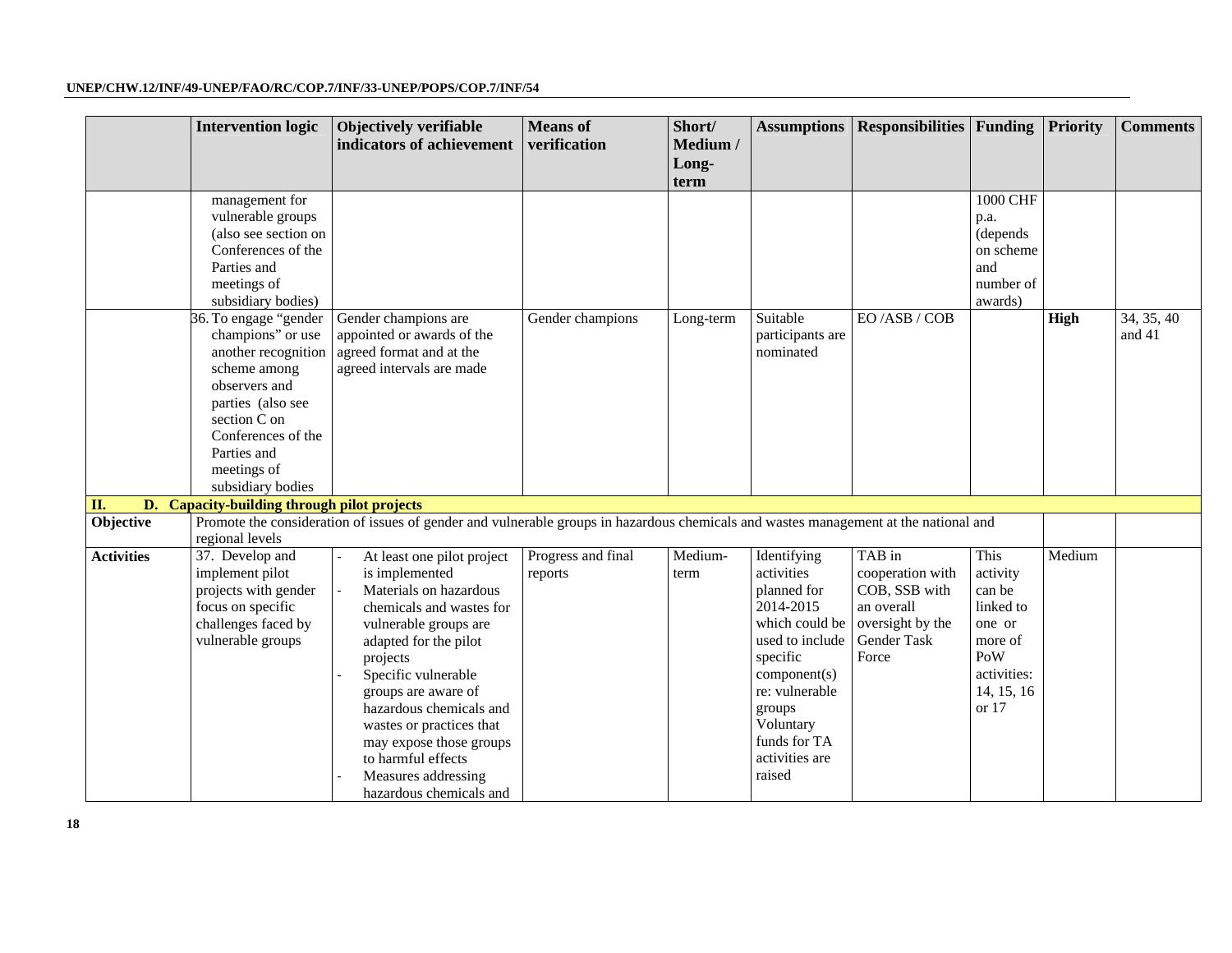|                   | <b>Intervention logic</b> | Objectively verifiable                                                                                    | <b>Means</b> of       | Short/    | <b>Assumptions</b> | <b>Responsibilities Funding</b> |        | <b>Priority</b> | <b>Comments</b> |
|-------------------|---------------------------|-----------------------------------------------------------------------------------------------------------|-----------------------|-----------|--------------------|---------------------------------|--------|-----------------|-----------------|
|                   |                           | indicators of achievement                                                                                 | verification          | Medium /  |                    |                                 |        |                 |                 |
|                   |                           |                                                                                                           |                       | Long-     |                    |                                 |        |                 |                 |
|                   |                           |                                                                                                           |                       | term      |                    |                                 |        |                 |                 |
|                   |                           | wastes management take                                                                                    |                       |           |                    |                                 |        |                 |                 |
|                   |                           | gender issues into                                                                                        |                       |           |                    |                                 |        |                 |                 |
|                   |                           | considerations at the                                                                                     |                       |           |                    |                                 |        |                 |                 |
|                   |                           | national level, etc.                                                                                      |                       |           |                    |                                 |        |                 |                 |
| II.               |                           | E. Conferences of the Parties and meetings of subsidiary bodies                                           |                       |           |                    |                                 |        |                 |                 |
| Objective         |                           | Promote gender-balanced participation in meetings of the Conferences of the Parties and subsidiary bodies |                       |           |                    |                                 |        |                 |                 |
| <b>Activities</b> | 38. Promote active        | Gender balanced                                                                                           | Bureaux decisions,    | Medium to | Appropriat         | $COB$ , in                      | See 3. | High            | To be           |
|                   | gender-balanced           | approach taken into                                                                                       | including at their    | long term | ely trained        | collaboration                   | below  |                 | addressed       |
|                   | participation in          | consideration by bureaux                                                                                  | joint meetings, and   |           | / qualified        | with other                      |        |                 | by activity     |
|                   | meetings:                 | including at their joint                                                                                  | meeting reports       |           | candidates         | branches as                     |        |                 | 27              |
|                   | Inform the<br>a.          | meetings                                                                                                  | include               |           | are                | appropriate                     |        |                 |                 |
|                   | bureaux,                  | Greater awareness and<br>$\omega$                                                                         | consideration of      |           | available          |                                 |        |                 |                 |
|                   | including at their        | acceptance among                                                                                          | gender issues,        |           | to ensure          |                                 |        |                 |                 |
|                   | joint meetings,           | Secretariat staff and                                                                                     | where appropriate     |           | gender             |                                 |        |                 |                 |
|                   | about the BRS             | participants of the need                                                                                  | Meeting reports of    |           | balance.           |                                 |        |                 |                 |
|                   | approach on               | for a gender balanced                                                                                     | Conferences of the    |           | Quality of         |                                 |        |                 |                 |
|                   | gender                    | approach, as well as                                                                                      | Parties and           |           | service            |                                 |        |                 |                 |
|                   | b. Consider gender        | recognition of the role                                                                                   | subsidiary bodies:    |           | delivered          |                                 |        |                 |                 |
|                   | balance in                | and interests of                                                                                          | o Allocation of roles |           | during the         |                                 |        |                 |                 |
|                   | selecting co-             | vulnerable groups in                                                                                      | during meetings       |           | <b>COPs</b>        |                                 |        |                 |                 |
|                   | chairs                    | chemicals / waste                                                                                         | o Proportion of men/  |           | should be          |                                 |        |                 |                 |
|                   | Consider gender<br>c.     | management                                                                                                | women selected as     |           | maintaine          |                                 |        |                 |                 |
|                   | balance in                | Active gender-balanced                                                                                    | co-chairs for         |           | d and              |                                 |        |                 |                 |
|                   | selecting /               | participation is                                                                                          | meetings              |           | actions            |                                 |        |                 |                 |
|                   | proposing                 | encouraged by                                                                                             |                       |           | only occur         |                                 |        |                 |                 |
|                   | rapporteurs               | Secretariat and others e.g.                                                                               |                       |           | if                 |                                 |        |                 |                 |
|                   | Consider gender<br>d.     | proposing gender-balance                                                                                  |                       |           | appropriat         |                                 |        |                 |                 |
|                   | balance in                | in co-chairing                                                                                            |                       |           | e i.e.             |                                 |        |                 |                 |
|                   | proposing                 | Gender balance in<br>$\omega$                                                                             |                       |           | based on           |                                 |        |                 |                 |
|                   | speakers, leads           | allocation of roles in                                                                                    |                       |           | the                |                                 |        |                 |                 |
|                   | for specific tasks,       | meetings, particularly the                                                                                |                       |           | knowledge          |                                 |        |                 |                 |
|                   | etc.                      | co-chairs                                                                                                 |                       |           | of those           |                                 |        |                 |                 |
|                   |                           |                                                                                                           |                       |           | on the             |                                 |        |                 |                 |
|                   |                           |                                                                                                           |                       |           | podium             |                                 |        |                 |                 |
|                   |                           |                                                                                                           |                       |           | and the            |                                 |        |                 |                 |
|                   |                           |                                                                                                           |                       |           | subject            |                                 |        |                 |                 |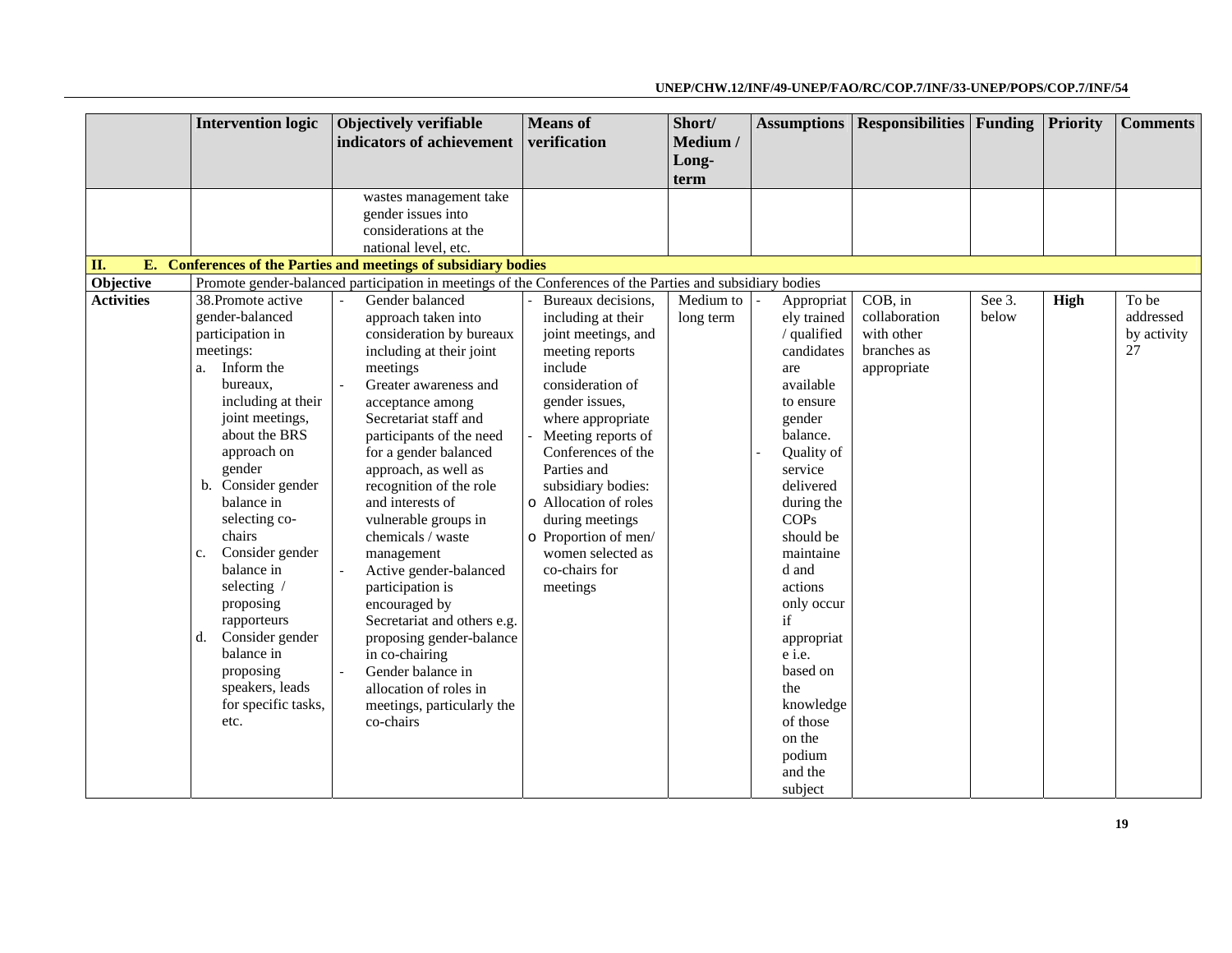| <b>Intervention logic</b>                                        | Objectively verifiable<br>indicators of achievement                                                                                                                                                                  | <b>Means</b> of<br>verification                                                                                                       | Short/<br>Medium /<br>Long-                                                                                             | <b>Assumptions</b>                                                                                    | <b>Responsibilities Funding</b>                                            |                                                                                                                                                                                                                                                                                                                                                                  | Priority | <b>Comments</b>       |
|------------------------------------------------------------------|----------------------------------------------------------------------------------------------------------------------------------------------------------------------------------------------------------------------|---------------------------------------------------------------------------------------------------------------------------------------|-------------------------------------------------------------------------------------------------------------------------|-------------------------------------------------------------------------------------------------------|----------------------------------------------------------------------------|------------------------------------------------------------------------------------------------------------------------------------------------------------------------------------------------------------------------------------------------------------------------------------------------------------------------------------------------------------------|----------|-----------------------|
|                                                                  |                                                                                                                                                                                                                      |                                                                                                                                       | term                                                                                                                    |                                                                                                       |                                                                            |                                                                                                                                                                                                                                                                                                                                                                  |          |                       |
|                                                                  |                                                                                                                                                                                                                      |                                                                                                                                       |                                                                                                                         | being<br>discussed                                                                                    |                                                                            |                                                                                                                                                                                                                                                                                                                                                                  |          |                       |
| 39. Provide training<br>for men/women<br>on chairing<br>meetings | Training sessions on<br>chairing meetings are<br>organized<br>Equally trained women<br>and men to chair<br>meetings and greater<br>acceptance of women in<br>such roles<br>Improved gender balance<br>on the podium. | Number of<br>men/women<br>participating in<br>training activities<br>Number of<br>men/women<br>chairing meetings<br>(meeting reports) | Short-<br>term for<br>the pilot<br>training<br>- Medium<br>to long<br>term for<br>gender<br>balance<br>on the<br>podium | This activity<br>could be a part<br>of broader<br>training for<br>male and<br>female<br>participants. | EO (training) in<br>collaboration with<br>COB (in relation<br>to meetings) | Funding<br>for the<br>pilot<br>training is<br>available.<br>Cost<br>implicatio<br>ns to<br>organise<br>gender<br>equality<br>training<br>sessions-<br>costs will<br>vary<br>according<br>to number<br>of persons<br>trained<br>and<br>duration<br>of<br>training.<br>Also<br>could be<br>linked to<br>introducto<br>ry<br>sessions<br>of<br>subsidiary<br>bodies | High     | Completed<br>for 2014 |
| 40. Develop                                                      | Number of incentives                                                                                                                                                                                                 | Percentage of                                                                                                                         | Long-term                                                                                                               | Suitable                                                                                              | EO / ASB/COB                                                               | Possible                                                                                                                                                                                                                                                                                                                                                         | High     | See also              |
| recognition                                                      | created for nominating                                                                                                                                                                                               | COP/subsidiary                                                                                                                        |                                                                                                                         | participants are                                                                                      |                                                                            | cost of                                                                                                                                                                                                                                                                                                                                                          |          | activities 34,        |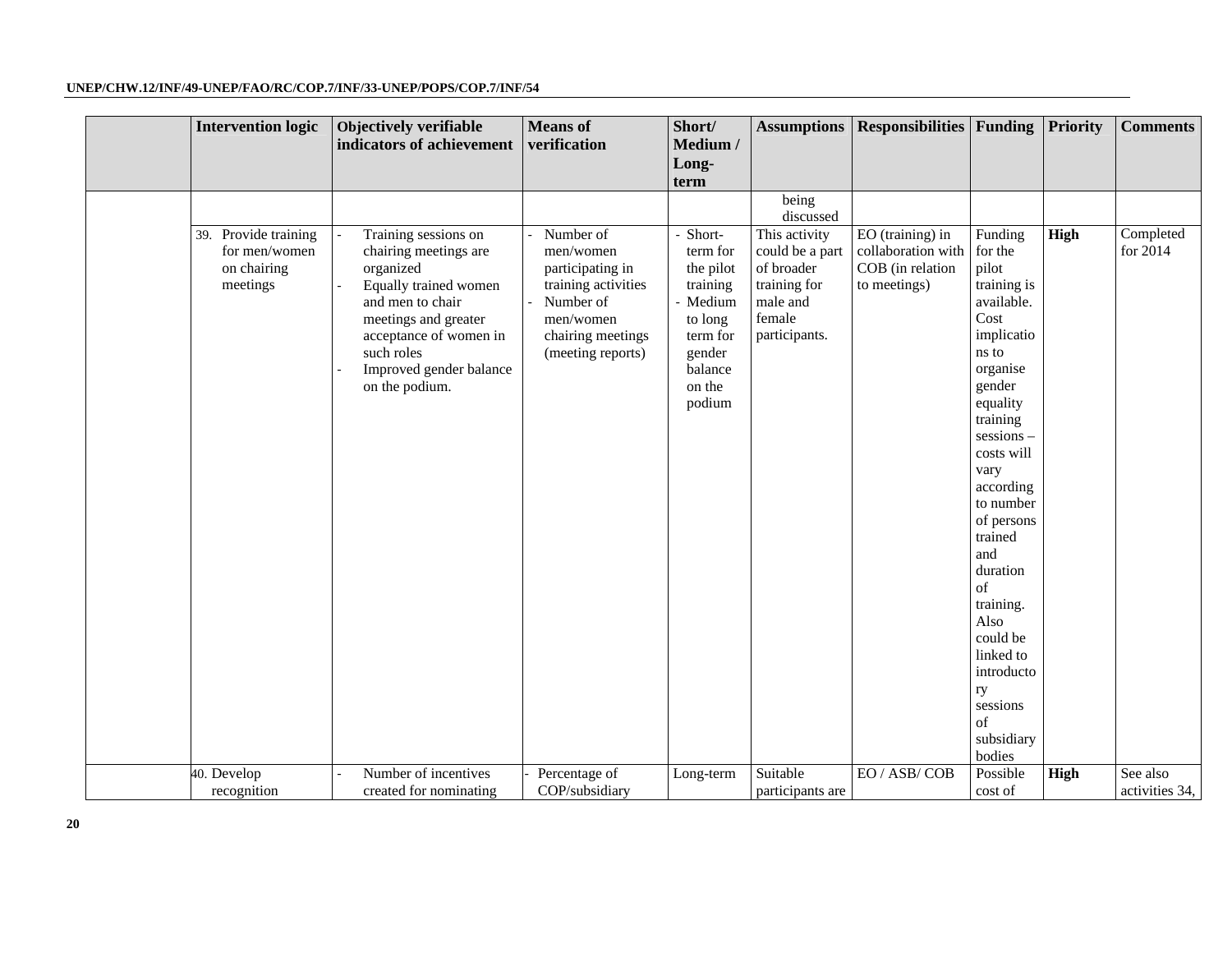| <b>Intervention logic</b>                                                                                                                                                                                                                                                                                 | Objectively verifiable<br>indicators of achievement                                                                                                                                                                                                                                                                                                                                                                                                                                                                                                                                                   | <b>Means</b> of<br>verification                                                                                                                                                                                                                                                                                                                                | Short/<br>Medium /   | <b>Assumptions</b>                                                                                                    | <b>Responsibilities</b> Funding                                |                                                                                                                                      | Priority | <b>Comments</b>                                    |
|-----------------------------------------------------------------------------------------------------------------------------------------------------------------------------------------------------------------------------------------------------------------------------------------------------------|-------------------------------------------------------------------------------------------------------------------------------------------------------------------------------------------------------------------------------------------------------------------------------------------------------------------------------------------------------------------------------------------------------------------------------------------------------------------------------------------------------------------------------------------------------------------------------------------------------|----------------------------------------------------------------------------------------------------------------------------------------------------------------------------------------------------------------------------------------------------------------------------------------------------------------------------------------------------------------|----------------------|-----------------------------------------------------------------------------------------------------------------------|----------------------------------------------------------------|--------------------------------------------------------------------------------------------------------------------------------------|----------|----------------------------------------------------|
|                                                                                                                                                                                                                                                                                                           |                                                                                                                                                                                                                                                                                                                                                                                                                                                                                                                                                                                                       |                                                                                                                                                                                                                                                                                                                                                                | Long-<br>term        |                                                                                                                       |                                                                |                                                                                                                                      |          |                                                    |
| schemes to be<br>presented at COPs<br>for those actively<br>engaged in<br>hazardous<br>chemicals and<br>wastes<br>management for<br>vulnerable groups<br>(e. g. "gender<br>champions" among<br>observers / Parties.<br>gender awards for<br>Parties ensuring<br>gender balance<br>related to<br>meetings) | participants at meetings<br>using a gender-balanced<br>approach<br>Number of men and<br>women nominated to<br>participate and<br>participating in meetings<br>Greater awareness and<br>acceptance of the need for<br>a gender balanced<br>approach, as well as<br>recognition of the role<br>and interests in chemicals<br>/ waste management by<br>different groups of<br>society<br>Awards given to<br>organizations / Parties in<br>relation to their work with<br>vulnerable groups and<br>gender balance<br>Number of men/women<br>working on chemicals and<br>waste issues at national<br>level | body representative<br>nominations that are<br>men/women<br>Recognition<br>schemes/awards<br>presented at COPs in<br>2015<br>Number of<br>initiatives during the<br>meetings on gender<br>issues e.g. side<br>events, round tables,<br>documents<br>Percentage of<br>designated country<br>contacts that are men<br>/ women, where<br>possible to<br>determine |                      | nominated                                                                                                             |                                                                | recognitio<br>n schemes<br>approxim<br>ately<br>500CHF-<br>1000 CHF<br>p.a.<br>(depends)<br>on scheme<br>and<br>number of<br>awards) |          | 35, 36, and<br>41                                  |
| 41. Invite /<br>encourage<br>organizations<br>(IGOs or/and<br>$NGOs$ ) to present<br>gender-related<br>issues of<br>hazardous<br>chemicals and<br>wastes<br>management at                                                                                                                                 | Number of side-events<br>and other events<br>organized at the COPs<br>Level of visibility of<br>gender issues at the COPs<br>Number of INF<br>documents that include<br>gender issues                                                                                                                                                                                                                                                                                                                                                                                                                 | Meeting reports and<br>documents<br>List of side events                                                                                                                                                                                                                                                                                                        | Medium-<br>long term | Organizations<br>have gender-<br>related issues<br>of hazardous<br>chemicals and<br>waste<br>management to<br>present | COB (In relation<br>to meetings)<br>ASB (liaison with<br>NGOs) | Cost-<br>neutral                                                                                                                     | High     | See also<br>activities 34,<br>35, and 36<br>and 40 |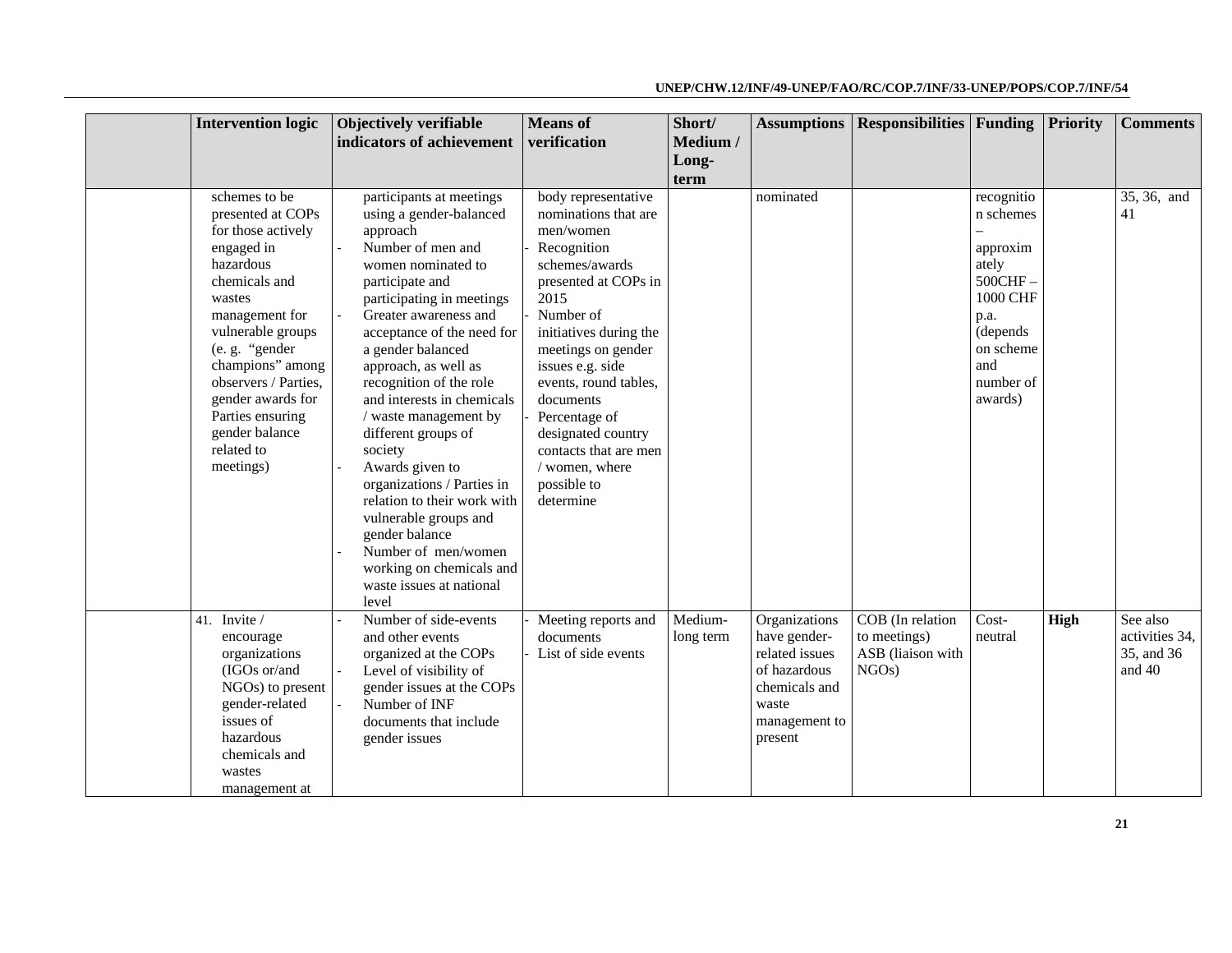|                       | <b>Intervention logic</b>                                                                                                                                                                              | Objectively verifiable<br>indicators of achievement                                                                                                                                                                                    | <b>Means</b> of<br>verification       | Short/<br>Medium /<br>Long-<br>term | <b>Assumptions</b>                                                                                                                                                                        | <b>Responsibilities Funding</b>                        |                                                                           | <b>Priority</b> | <b>Comments</b> |
|-----------------------|--------------------------------------------------------------------------------------------------------------------------------------------------------------------------------------------------------|----------------------------------------------------------------------------------------------------------------------------------------------------------------------------------------------------------------------------------------|---------------------------------------|-------------------------------------|-------------------------------------------------------------------------------------------------------------------------------------------------------------------------------------------|--------------------------------------------------------|---------------------------------------------------------------------------|-----------------|-----------------|
|                       | the COPs (e.g. in<br>side-event,<br>thematic round<br>table, INF<br>document, etc.)                                                                                                                    |                                                                                                                                                                                                                                        |                                       |                                     |                                                                                                                                                                                           |                                                        |                                                                           |                 |                 |
|                       | 42. Include gender<br>focus in<br>appropriate<br>decisions at next<br>meetings of<br>COPs                                                                                                              | Number of decisions taking<br>into consideration gender<br>issues related to chemicals and<br>waste management, where<br>appropriate                                                                                                   | Decision texts and<br>meeting reports | Medium-<br>term                     |                                                                                                                                                                                           | All branches                                           | Links<br>with<br>training<br>for staff in<br>gender<br>equality<br>issues | <b>High</b>     |                 |
| II.<br>$\mathbf{F}$ . |                                                                                                                                                                                                        | Cooperation with other partners on gender-related activities                                                                                                                                                                           |                                       |                                     |                                                                                                                                                                                           |                                                        |                                                                           |                 |                 |
| Objective             | management                                                                                                                                                                                             | Cooperate with IGOs and NGOs to support the integration of gender-related activities into their programmes as they relate to hazardous chemicals and wastes                                                                            |                                       |                                     |                                                                                                                                                                                           |                                                        |                                                                           |                 |                 |
| <b>Activities</b>     | 43. Identify<br>organizations,<br>including IGOs<br>and NGOs, that<br>are involved in<br>activities related<br>to BRS and<br>gender issues                                                             | Information is documented on<br>the website/CHM                                                                                                                                                                                        | Website/CHM                           | Short-term                          | Done in<br>connection<br>with<br>information<br>collection<br>under<br>"Awareness<br>raising"                                                                                             | Gender Task<br>Force in<br>cooperation with<br>COB/ASB | Cost<br>neutral<br>(Staff<br>time only)                                   | Medium          |                 |
|                       | 44. Develop a<br>partnership<br>programme to<br>promote<br>BRS/gender<br>issues that links<br>vulnerable<br>groups in<br>developed and<br>developing<br>countries (in<br>public and<br>private sector) | Up to six people (three from<br>developed and three from<br>developing countries) meet at<br>least once to exchange<br>experiences and develop<br>concepts in the margins of<br>existing meetings and training<br>activities or online | Report of meeting(s)                  | Short-<br>medium<br>term            | Sufficient<br>travel funds<br>can be raised<br>Meeting could<br>be held<br>electronically<br>or in the<br>margins of<br>other<br>meetings/work<br>shops under<br>the programme<br>of work | <b>TAB</b>                                             | Travel<br>funds:<br>additional<br>days'<br><b>DSA</b><br>Staff time       | Medium          |                 |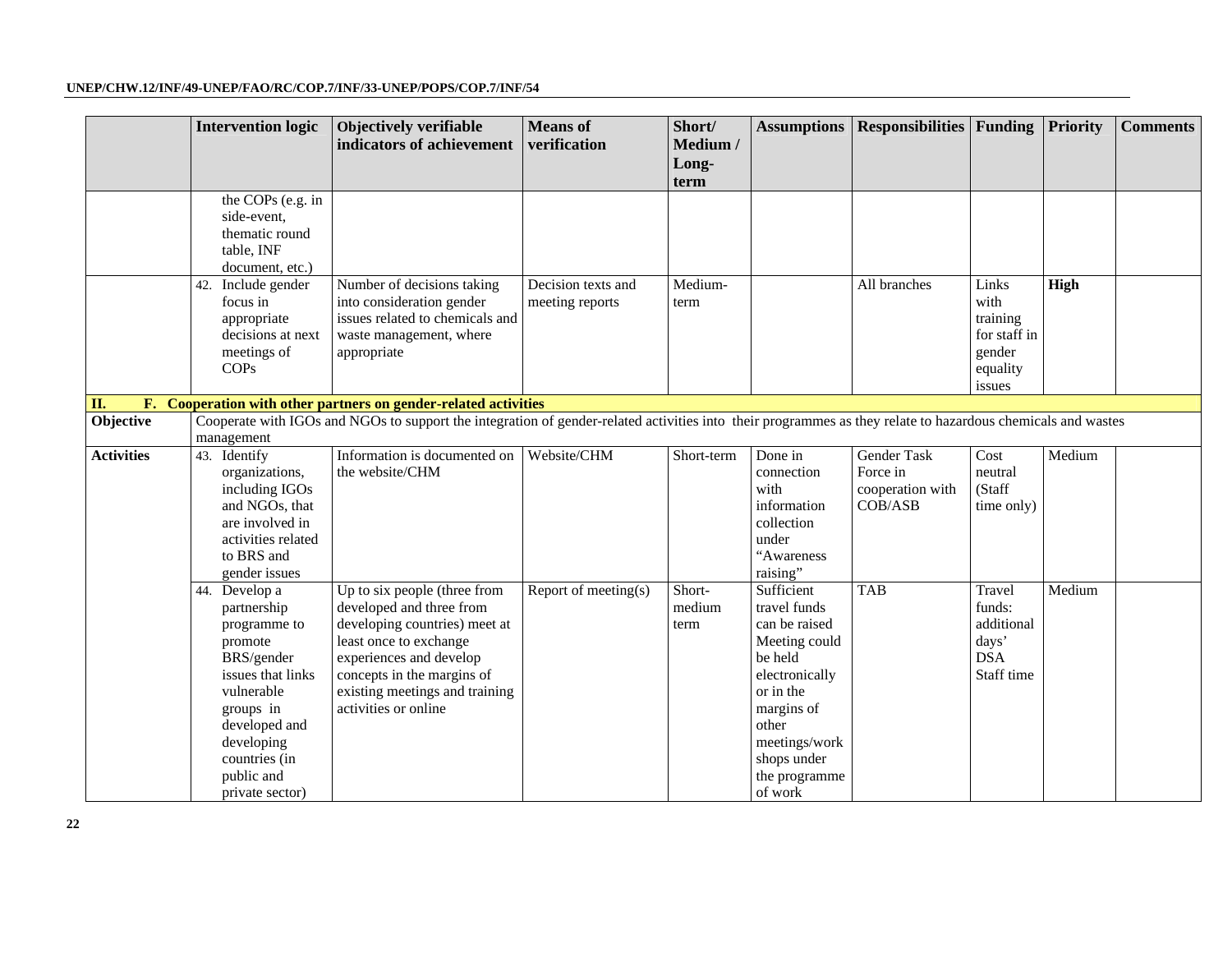|                   | <b>Intervention logic</b>       | Objectively verifiable                                                                                                                                     | <b>Means</b> of               | Short/        | <b>Assumptions</b>          | <b>Responsibilities Funding</b> |                           | Priority | <b>Comments</b> |
|-------------------|---------------------------------|------------------------------------------------------------------------------------------------------------------------------------------------------------|-------------------------------|---------------|-----------------------------|---------------------------------|---------------------------|----------|-----------------|
|                   |                                 | indicators of achievement                                                                                                                                  | verification                  | Medium /      |                             |                                 |                           |          |                 |
|                   |                                 |                                                                                                                                                            |                               | Long-         |                             |                                 |                           |          |                 |
|                   |                                 |                                                                                                                                                            |                               | term          |                             |                                 |                           |          |                 |
|                   | 45. Support<br>incorporation of | Up to three NGOs have<br>included or expanded upon                                                                                                         | Development agenda<br>of NGOs | Ongoing       | NGOs that<br>have an        | COB/TAB                         | Staff<br>travel           | Medium   |                 |
|                   | BRS issues in                   | chemicals and waste                                                                                                                                        |                               |               | interest in the             |                                 | Staff time                |          |                 |
|                   | development                     | management issues in their                                                                                                                                 |                               |               | chemicals and               |                                 |                           |          |                 |
|                   | agenda of NGOs                  | work programmes or                                                                                                                                         |                               |               | waste agenda                |                                 |                           |          |                 |
|                   | representing                    | development agendas                                                                                                                                        |                               |               | and its impact              |                                 |                           |          |                 |
|                   | interests of                    |                                                                                                                                                            |                               |               | on vulnerable               |                                 |                           |          |                 |
|                   | vulnerable                      |                                                                                                                                                            |                               |               | groups can be               |                                 |                           |          |                 |
|                   | groups                          |                                                                                                                                                            |                               |               | identified                  |                                 |                           |          |                 |
|                   | 46. Develop                     | Up to three activities                                                                                                                                     | Secretariat activities        | Medium-       | IGOs that have              | COB/TAB                         | Depends                   | Medium   |                 |
|                   | BRS/gender-                     | developed with IGOs                                                                                                                                        | and reports                   | long term     | an interest in              |                                 | <sub>on</sub>             |          |                 |
|                   | related activities              |                                                                                                                                                            |                               |               | the chemicals               |                                 | activity(ie               |          |                 |
|                   | with other IGOs                 |                                                                                                                                                            |                               |               | and waste                   |                                 | s)                        |          |                 |
|                   |                                 |                                                                                                                                                            |                               |               | agenda and its<br>impact on |                                 | developed<br><b>Staff</b> |          |                 |
|                   |                                 |                                                                                                                                                            |                               |               | vulnerable                  |                                 | travel                    |          |                 |
|                   |                                 |                                                                                                                                                            |                               |               | groups are                  |                                 | Staff time                |          |                 |
|                   |                                 |                                                                                                                                                            |                               |               | interested in               |                                 |                           |          |                 |
|                   |                                 |                                                                                                                                                            |                               |               | partnering to               |                                 |                           |          |                 |
|                   |                                 |                                                                                                                                                            |                               |               | develop                     |                                 |                           |          |                 |
|                   |                                 |                                                                                                                                                            |                               |               | activities with             |                                 |                           |          |                 |
|                   |                                 |                                                                                                                                                            |                               |               | <b>BRS</b>                  |                                 |                           |          |                 |
| II.               |                                 | G. Monitoring and reporting on projects and programmes                                                                                                     |                               |               |                             |                                 |                           |          |                 |
| Objective         |                                 | Measure the progress in achieving GAP objectives and implementing gender related activities in projects and programmes, including by collecting measurable |                               |               |                             |                                 |                           |          |                 |
|                   |                                 | information on gender, relating to both qualitative and quantitative indicators                                                                            |                               |               |                             |                                 |                           |          |                 |
| <b>Activities</b> | 47. Collect                     | Statistics are compiled on                                                                                                                                 | Secretariat report on         | Monitoring    | <b>Baseline</b>             | Gender task force               | Cost-                     | Medium   |                 |
|                   | information                     | gender issues and considered                                                                                                                               | GAP implementation            | on annual     | information                 | (overall                        | neutral                   |          |                 |
|                   | according to the                | in conjunction with the                                                                                                                                    |                               | basis;        | has been                    | responsibility)                 | (staff                    |          |                 |
|                   | indicators                      | baseline information compiled                                                                                                                              |                               | Medium-       | compiled                    | with input from                 | costs                     |          |                 |
|                   | developed for the               | in baseline section above                                                                                                                                  |                               | long term;    | Some statistics             | other branches                  | only)                     |          |                 |
|                   | baseline                        |                                                                                                                                                            |                               | first report  | are available               |                                 |                           |          |                 |
|                   | assessment and                  |                                                                                                                                                            |                               | in $2015$ for |                             |                                 |                           |          |                 |
|                   | evaluate the                    |                                                                                                                                                            |                               | <b>COPs</b>   |                             |                                 |                           |          |                 |
|                   | progress has been               |                                                                                                                                                            |                               |               |                             |                                 |                           |          |                 |
|                   | made as a result                |                                                                                                                                                            |                               |               |                             |                                 |                           |          |                 |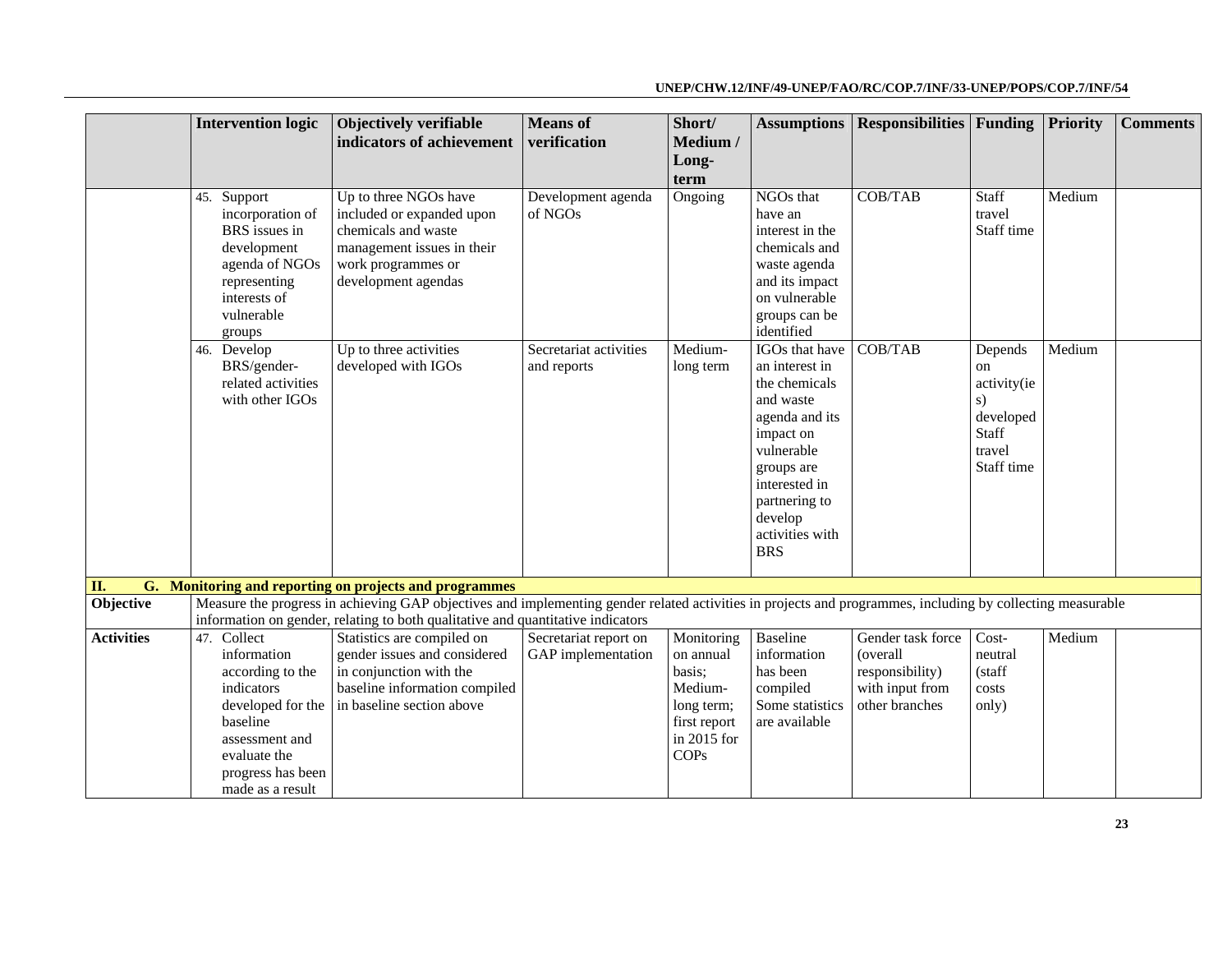| <b>Intervention logic</b>                                                                                | Objectively verifiable<br>indicators of achievement | <b>Means</b> of<br>verification                               | Short/<br>Medium /<br>Long-<br>term |                                                                        | <b>Assumptions   Responsibilities   Funding</b>                                                                                                |                                                | <b>Priority</b> | <b>Comments</b> |
|----------------------------------------------------------------------------------------------------------|-----------------------------------------------------|---------------------------------------------------------------|-------------------------------------|------------------------------------------------------------------------|------------------------------------------------------------------------------------------------------------------------------------------------|------------------------------------------------|-----------------|-----------------|
| of the GAP<br>(including)<br>staffing as<br>mentioned in<br>section III $(b)$ )                          |                                                     |                                                               |                                     |                                                                        |                                                                                                                                                |                                                |                 |                 |
| Include gender-<br>48.<br>related<br>information in<br>the reporting /<br>evaluation<br>forms and format | Statistics are compiled on<br>gender issues         | Compilation of<br>reports to donors,<br>meeting reports, etc. | Medium-<br>long term                | Donor<br>reporting<br>formats allow<br>for reporting<br>on such issues | Gender task force<br>(overall)<br>responsibility)<br>with input from<br>other branches<br>and groups e.g.<br>resource<br>mobilization<br>group | $Cost-$<br>neutral<br>(staff<br>costs<br>only) | Medium          |                 |